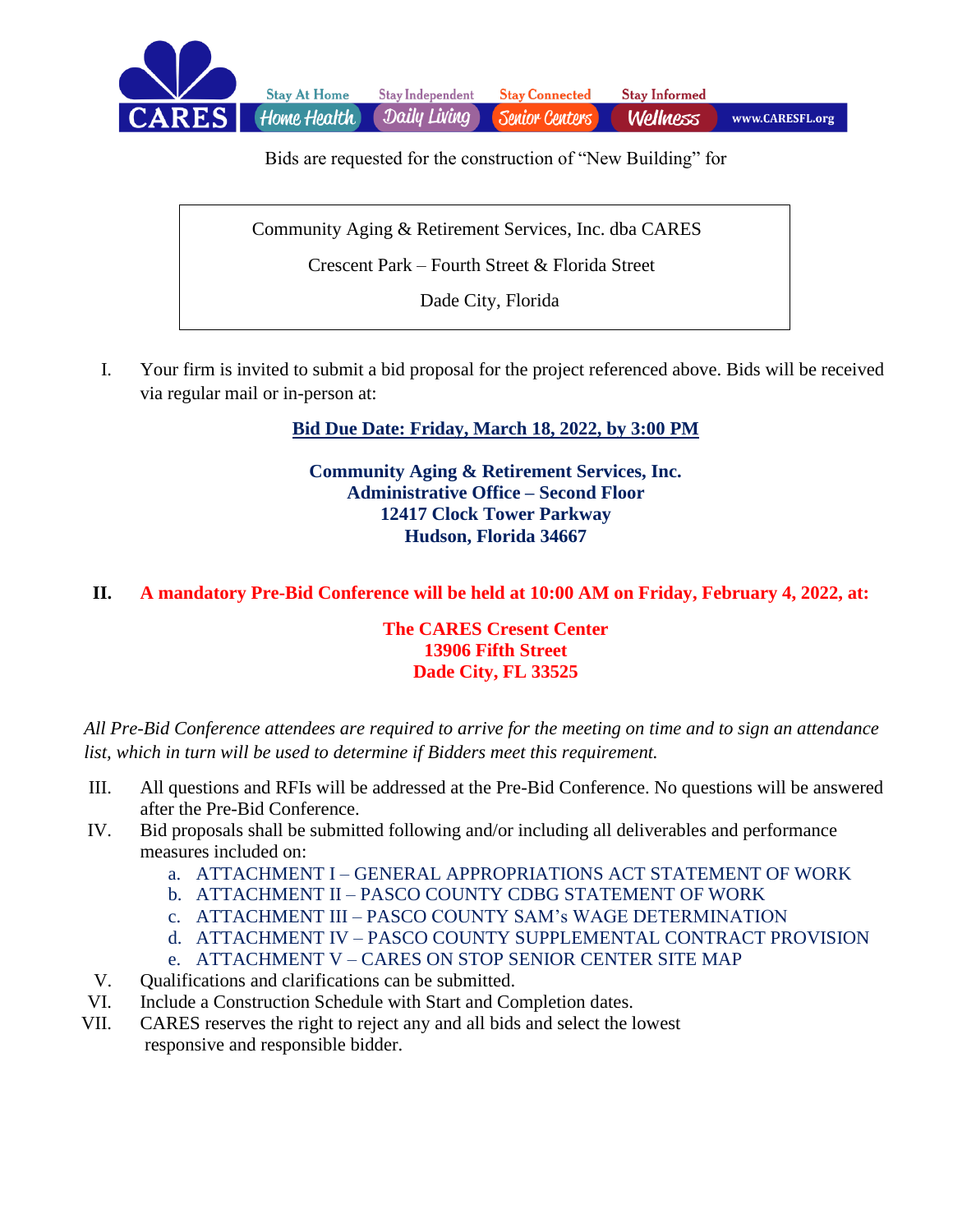# GENERAL INFORMATION

Community Aging & Retirement Services, Inc. dba CARES is proposing to build a 7,000sf "One Stop Senior Center" in the rural areas of East Pasco County in the Dade City area. CARES anticipates promoting quality of life and independence for frail and vulnerable seniors and their families at this center. A safe environment where the lives of senior citizens and their caregivers and families of East Pasco will be enriched by the existence of a "One Stop Senior Center" geared to assist these individuals with in-home and community care to remain living independently in their communities and prevent institutional/nursing home placement. The target population to be served will be 60 years of age and up and 18+ for those young adults with a diagnosis of Alzheimer's Disease.

As part of the activities CARES plans to offer at this facility are social and recreational activities, fitness and exercises, education, health and wellness programs, art and cultural activities, early memory programs, mental stimulation, and mental counseling among others. This center will also be the "stage" for community information and referral for all available services in Pasco County. The main purpose is to promote quality of life and independence for seniors and their families through health, social and supportive services. CARES works with health professionals, families, volunteers, donors, and businesses who want elders to age positively.

Social and recreational services, wellness classes, educational and computer learning, physical and mental health, community, and family fairs to decrease loneliness and isolation. Seniors will benefit from direct care at the Adult Day Care facility with the capacity for at least 60 seniors, where they will enjoy a caring and stimulating environment that inspires positive feeling of dignity and confidence. Other direct services will include supervision of seniors with memory impairments, medication monitoring by a registered nurse, free breakfast, lunch and snacks, health screenings, and access to resources. Health fairs, classes, information and referrals, mental health counseling, FREE Health Clinic for non-invasive medical care.

CARES proposes to build a brand new 7,000sf building in the East side of Pasco County One Stop Senior Center with an Adult Day Care area and offices for: Adult Day Care (with capacity to 60 individuals) (1), Center Manager (1), Nurse (1), Case Management (4), Caregivers Resource Center (1), Kitchen (1), Meeting/Conference Room (2), Reception area (1), Laundry (1), Quiet Room (1), Storage Room (1), Employees Break Room (1), Handicapped Bathrooms, Outside Recreation Areas (1), etc.

This building will be located within the city limits of Dade City and strategically located in the "Downtown" section of the city. Please refer to the sitemap - Attachment II - for full details.

# THE GENERAL CONTRACTOR

Is responsible for all permits, applicable fees, engineering, and any documentation required by the Building Department to obtain proper permits. The contractor shall be responsible for the acts and omissions of his/her employees and subcontractors and shall employ only qualified persons who are skilled in the job which is assigned to them. Subcontract work shall be performed by a licensed, bonded, and insured contractor. If the contractor is doing work as specified by a licensed subcontractor, this will be grounds for the contractor to be rejected from the bidder's list. Water, sewer, and underground utility verifications shall be the responsibility of the general contractor, unless stated in the bid documents.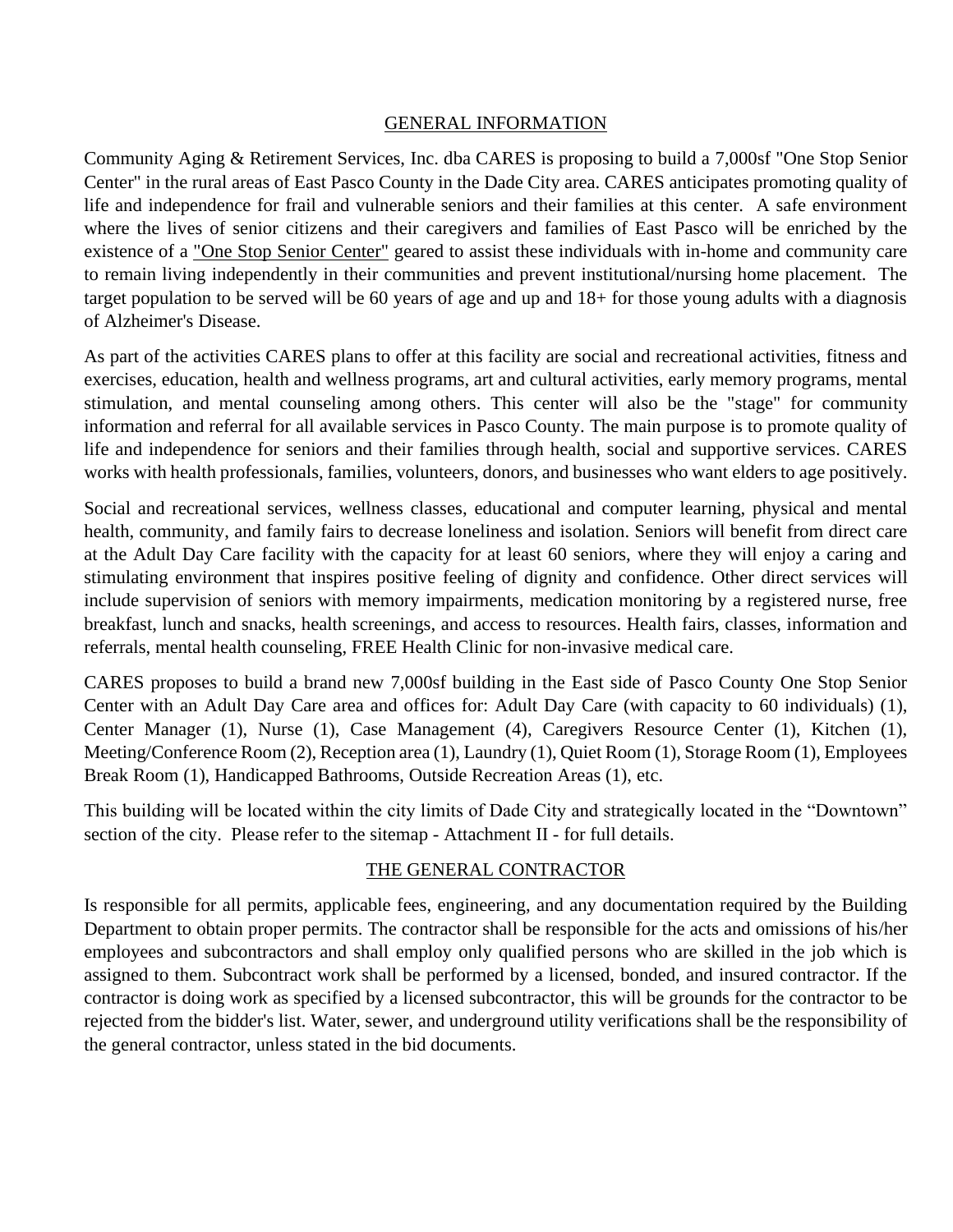# ATTACHMENT I GENERAL APPROPRIATIONS ACT STATEMENT OF WORK

### *SERVICES TO BE PROVIDED*

### **A. Definitions of Terms**

- **1. DOEA**  Florida Department of Elder Affairs.
- **2. CARES**  Community Aging & Retirement Services, Inc., dba CARES
- **3. HVAC**  Heating Ventilation and Air Conditioning
- **4. ADA**  Americans with Disabilities Act

### **B. General Description**

- **1. General Statement** The 2021-2022 General Appropriations Act, Specific Appropriation 397A, has appropriated **\$1,250,000.00** to Community Aging & Retirement Services, Inc., dba CARES, to build the CARES One Stop Senior Center in Dade City, to serve the rural areas of East Pasco County. Pasco County CDBG funding in the amount of **\$256,000** is also available for this project. This funding will allow CARES to build a brand new 7,000 square foot facility with occupancy for up to 60 adult day care individuals including offices and kitchen space for the CARES staff. CARES owns the land where the facility is going to be built in Pasco County Florida.
- **2. Authority-** All applicable state and federal laws, regulations, action transmittals, program instructions, review guides and similar documentation related to the following:
	- **a.** Chapter 430, Florida Statutes (F.S.)
	- **b.** 2021-2022 General Appropriations Act, Specific Appropriation 397A
- **3. Scope of Work**  The funds appropriated will be used for new construction of the new 7,000 square foot CARES One Stop Senior Center in Pasco County, referred to as "the Center" moving forward. Design and construction plans will be produced by a licensed Architect or Engineer. The funds will support new construction of the Center to include professional services, site work, interior construction, exterior construction, fixtures, appliances, and equipment. Professional services will include design and schematics, construction documents, construction administration, and Architect or Engineer consulting for the Center. Site work will include new awnings and walkways, trees, and landscaping, fencing, and signage at the Center. Interior construction will consist of insulation/weatherization, plumbing, HVAC, electrical, flooring, masonry, ceiling/acoustics, railing and guards. Exterior construction will consist of roofing, siding, doors/windows, Porch, decks, and patios. Fixtures and equipment will include security/alarm system, telephone system, smoke detectors, emergency first aid stations, appliances, cabinets, counter tops, bathroom fixtures, lighting fixtures, fixtures for the reception area, and ADA furnishings for compliance. The Contractor shall perform the work as specified below in Section II. Manner of Service Provision.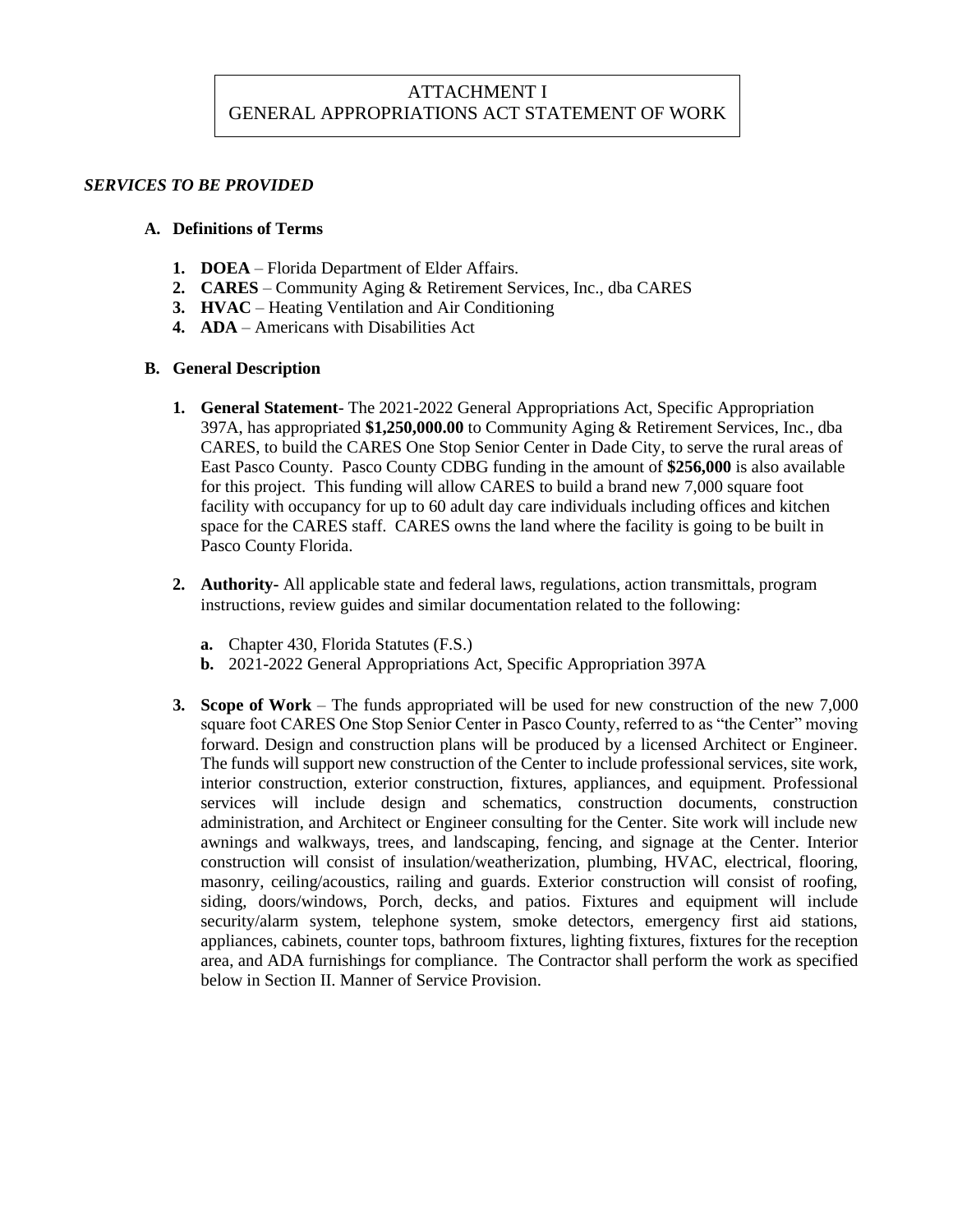# *II. MANNER OF SERVICE PROVISION*

**A. ServiceTasks, Deliverables and Performance Measures-** All goods and servicesreimbursed through this contract must be for new construction of the CARES One Stop Senior Center in Pasco County, on two parcels of undeveloped land, that border 4<sup>th</sup> Street and Florida Street in Dade City, Florida. The Contractor must adhere to the Statement of Use of Funds (Estimated Budget) included as Attachment IX to this contract. The Attachment IX line-item amounts shall only be adjusted with prior written approval from the DOEA Contract Manager. The approved line-item adjustment must include a revised Attachment IX and written amendment to this contract for any line-item change(s) greater than fifteen percent (15%), with the total amount of all line items not to exceed the total amount found on page one (1) of this contract, as appropriated. In performing all work utilizing the funds allocated to the project, the Contractor shall ensure that all subcontractors fully comply with all applicable local, state, and federal laws, rules, and regulations.

# **1. Service Task: Security Interest in the Property**

A security interest in the property will be obtained:

**a.** Security Interest- Granting to the state a security interest in the property at least to the amount of state funds provided for at least five (5) years from the date of purchase, or completion of the improvements, or as further required by law. A Security Interest (Attachment XIII) must be filed with the court, in the county the property is located on, by the owner of the property and a copy provided to the DOEA Contract Manager.

# **2. Service Task: Professional Services**

Professional services for the Center shall include:

- **a.** Design and Schematics- Engineering, Architect, and Consultant fees needed to design and produce plans for the Center.
- **b.** Construction Documents and Administration- All construction costs and fees associated with documentation and administration costs during the construction of the Center.
- **c.** Consulting- All Architect, Engineer, and Special consultants needed for new construction of the Center.

### **3. Service Task: Site Work**

Site work at the Center shall include:

- **a.** Awnings and Walkways- Provision of all materials and labor needed to construct the new awnings and walkways for the Center.
- **b.** Trees and Landscaping- Provision and installation of all plants and trees needed for the Center. This may include irrigation, mulch, and sod as well.
- **c.** Fencing- Provision and installation of all materials and labor for new fencing for the Center.
- **d.** Signage- Provision and installation of all materials and labor to install new signage for the Center.

# **4. Service Task: Interior Construction**

Interior construction at the Center shall include:

- **a.** Insulation/Weatherization- Provision and installation of all materials needed for insulation and weatherization at the Center.
- **b.** Plumbing- Provision and installation of all materials needed for Plumbing.
- **c.** HVAC- Provision and installation of all materials needed for the HVAC system. This may include equipment that may be installed on the roof or exterior of the building.
- **d.** Electrical- Provision and installation of all materials needed for the new electrical system.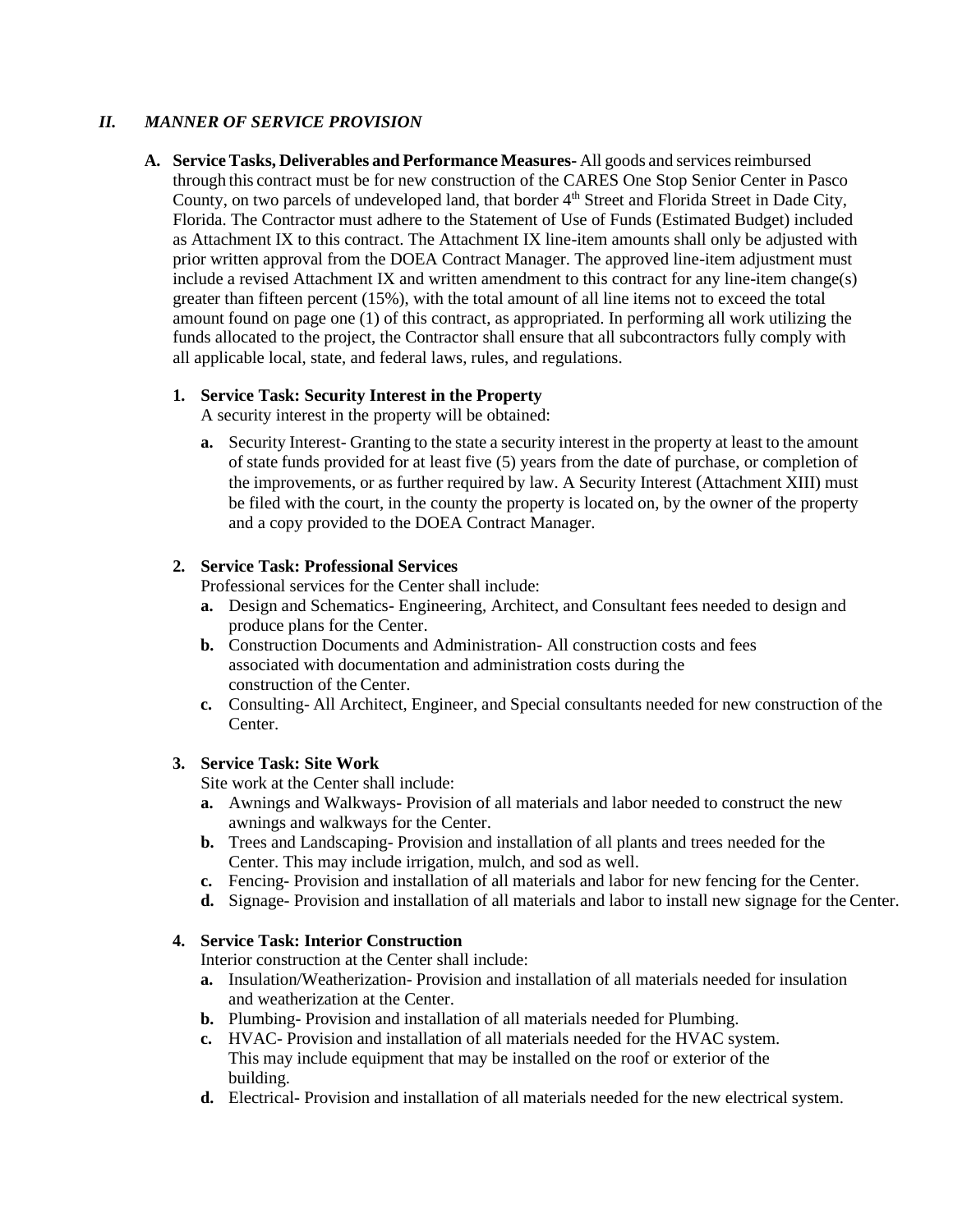- **e.** Flooring- Provision and installation of all materials needed for the new flooring.
- **f.** Masonry- Provision and installation of all materials for the new masonry. This may include masonry work on the exterior of building.
- **g.** Ceiling/Acoustics- Provision and installation of all materials needed for acoustics and ceilings.
- **h.** Railing and Guards- Provision and installation of all materials needed for the railings and guards.

### **5. Service Task: Exterior Construction**

Exterior construction at the Center shall include:

- **a.** Roofing- Provision and installation of all materials needed for the roof of the Center.
- **b.** Siding- Provision and installation of all materials needed for siding to the Center.
- **c.** Doors and Windows- Provision and installation of all materials needed for doors and windows at the Center.
- **d.** Porches, Decks, and Patios- Provision and installation of all materials needed for

### **6. Service Task: Fixtures and Equipment**

Fixtures and Equipment at the Center shall include:

- **a.** Security and Alarm System- Provision and installation of all materials needed for the security and alarm system.
- **b.** Telephone System- Provision and installation of all materials needed for the telephone system.
- **c.** Smoke Detectors and First Aid Stations- Provision and installation of all materials needed to install new smoke detectors and first aid stations.
- **d.** Appliances- Provision and installation of all appliances needed.
- **e.** Cabinets and Countertops- Provision and installation of all cabinets and countertops needed.
- **f.** Bathroom Fixtures- Provision and installation of new bathroom fixtures.
- **g.** Lighting Fixtures- Provision and installation of the new lighting fixtures.
- **h.** Reception area- Provision and installation of all materials needed for the reception area.
- **i.** ADA furnishings-Provision and installation of all ADA furnishings needed at the Center to make the facility ADA compliant. These furnishings may be interior or exterior furnishings.

### **7. Deliverables, Source Documentation & Performance Measures**

The Contractor must complete all tasks listed in Sections II.A.1-6. above and shall comply with the requirements stated in the Deliverables Table provided in this section (Section II.A.7.). The Contractor must submit all required documentation in the time and manner specified in the Deliverables Table to meet the minimum performance levels required. Each deliverable must be accepted in writing by the DOEA Contract Manager based on the requirements for each deliverable before the Contractor submits an invoice requesting payment.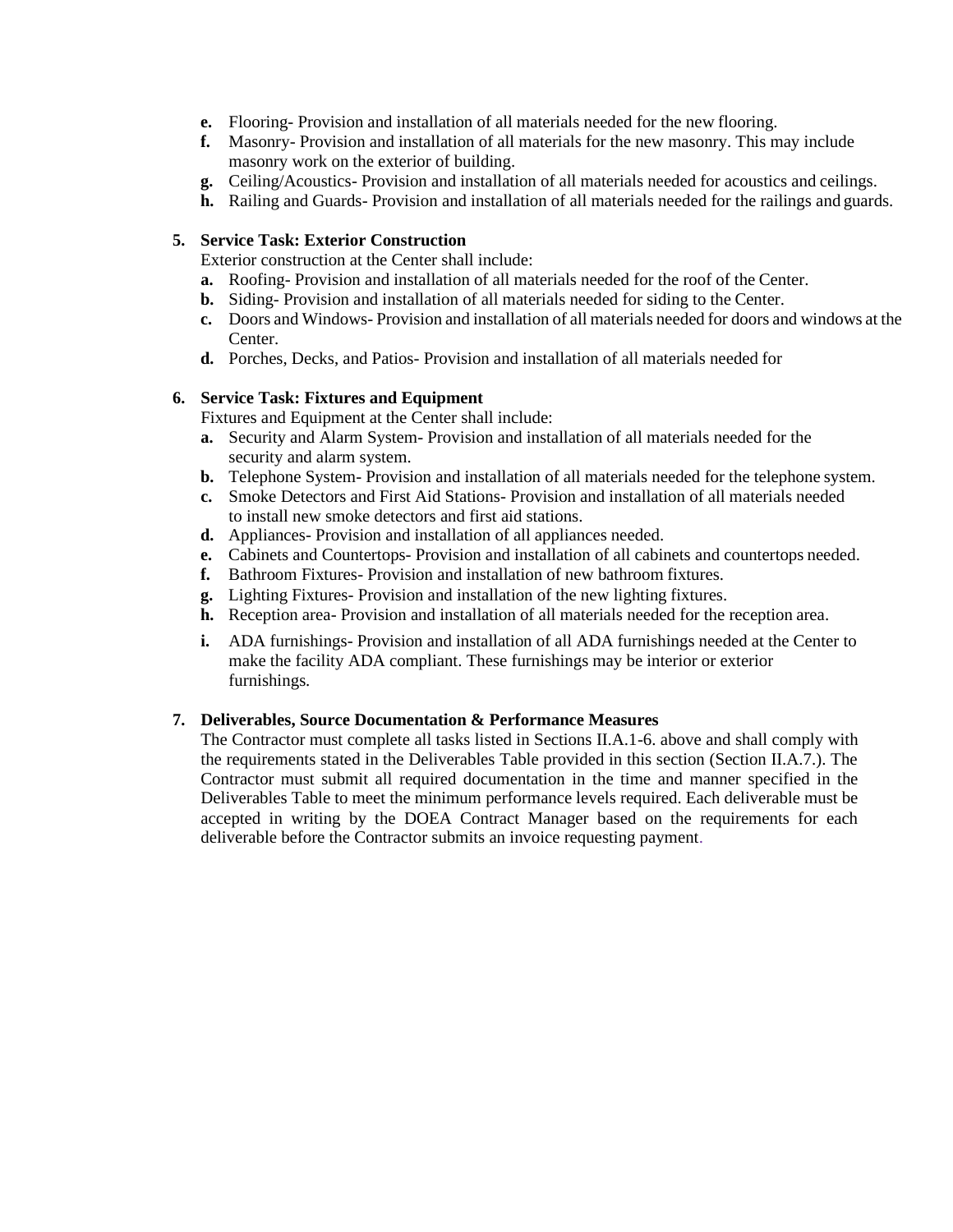| <b>Deliverables Table</b>                                                                                                                       |                                                                                                                                                                                                                                                                                                                                                                                                                                                                                                                                                                                                                                                                                                                                     |                                                                                                                                                                                                                                                                                                                                                                                                                                           |  |
|-------------------------------------------------------------------------------------------------------------------------------------------------|-------------------------------------------------------------------------------------------------------------------------------------------------------------------------------------------------------------------------------------------------------------------------------------------------------------------------------------------------------------------------------------------------------------------------------------------------------------------------------------------------------------------------------------------------------------------------------------------------------------------------------------------------------------------------------------------------------------------------------------|-------------------------------------------------------------------------------------------------------------------------------------------------------------------------------------------------------------------------------------------------------------------------------------------------------------------------------------------------------------------------------------------------------------------------------------------|--|
| Deliverable 1 – Security Interest in the Property                                                                                               |                                                                                                                                                                                                                                                                                                                                                                                                                                                                                                                                                                                                                                                                                                                                     |                                                                                                                                                                                                                                                                                                                                                                                                                                           |  |
| <b>Service Task</b>                                                                                                                             | Minimum Level of Service                                                                                                                                                                                                                                                                                                                                                                                                                                                                                                                                                                                                                                                                                                            | <b>Financial Consequences</b>                                                                                                                                                                                                                                                                                                                                                                                                             |  |
| <b>Security Interest in the</b><br><b>Property-</b> Granting to the state a<br>security interest in the property as<br>stated in Section II.A.1 | Granting to the state a security interest in<br>the property at least to the amount of state<br>funds provided for at least five (5) years<br>from the date of purchase, completion of<br>the construction receiving a certificate of<br>occupancy, or as further required by law.<br>A Security Interest (Attachment XIII)<br>must be filed with the court, in the county<br>the property is located on, by the owner of<br>the property, and a copy provided to the<br><b>DOEA</b> Contract Manager.                                                                                                                                                                                                                              | Failure to grant a security interest in<br>the property will result in<br>termination of this contract.<br>Failure to file with the court will<br>result in termination of the contract.<br>Reimbursements to contractor will<br>not be paid until a security interest is<br>granted to the state and a copy is<br>received by DOEA Contract<br>Manager.                                                                                  |  |
| <b>Deliverable 2 – Professional Services</b><br><b>Service Task</b>                                                                             | Minimum Level of Service                                                                                                                                                                                                                                                                                                                                                                                                                                                                                                                                                                                                                                                                                                            | <b>Financial Consequences</b>                                                                                                                                                                                                                                                                                                                                                                                                             |  |
| <b>Professional Services-</b><br>Completion of all professional<br>services for the Center as stated in<br>section II.A.2                       | Contractor shall complete a minimum of<br>one (1) task listed in Section II.A.2. to<br>submit for reimbursement.<br>The Contractor must obtain certification<br>from the licensed Engineer or Architect<br>using AIA Forms G702 and G703, or<br>their equivalents, certifying what portion<br>of each task is completed for<br>reimbursement.<br>As evidence of task completion, the<br>Contractor shall submit to the DOEA<br>Contract Manager the following required<br>documentation, as stated in Section III.D.:<br>Licensed Architect or Engineer<br>certification using AIA Forms G702<br>and G703, or their equivalent.<br>Required DOEA forms.<br>$\bullet$<br>Required invoice documentation.<br>٠<br>Signed attestation. | Failure to perform the work as stated<br>in Section II.A.2 or to submit the<br>required documentation will result in<br>non-payment.<br>Failure to complete the minimum<br>level of service will result in non-<br>payment.<br>Invoices for work or services<br>performed outside the Term of<br>Contract timeframe provided on page<br>one (1) of this contract (Standard<br>Contract, Section 3. Term of<br>Contract) will not be paid. |  |
|                                                                                                                                                 | Detailed vendor invoices.<br>Proof of Payment documentation; and<br>CMBE expenditure report<br>$\bullet$<br>(Attachment VIII)                                                                                                                                                                                                                                                                                                                                                                                                                                                                                                                                                                                                       |                                                                                                                                                                                                                                                                                                                                                                                                                                           |  |
| <b>Deliverable 3 – Site Work</b>                                                                                                                |                                                                                                                                                                                                                                                                                                                                                                                                                                                                                                                                                                                                                                                                                                                                     |                                                                                                                                                                                                                                                                                                                                                                                                                                           |  |
| <b>Service Tasks</b>                                                                                                                            | Minimum Level of Service                                                                                                                                                                                                                                                                                                                                                                                                                                                                                                                                                                                                                                                                                                            | <b>Financial Consequences</b>                                                                                                                                                                                                                                                                                                                                                                                                             |  |
| Site Work- Completion of site<br>work at the Center as stated in<br>Section II.A.3.                                                             | Contractor shall complete a minimum of<br>one (1) task listed in Section II.A.3. to<br>submit for reimbursement.<br>The Contractor must obtain certification                                                                                                                                                                                                                                                                                                                                                                                                                                                                                                                                                                        | Failure to perform the work as stated<br>in Section II.A.3 or to submit the<br>required documentation will result in<br>non-payment.                                                                                                                                                                                                                                                                                                      |  |
|                                                                                                                                                 | from the licensed Engineer or Architect<br>using AIA Forms G702 and G703, or<br>their equivalents, certifying what portion                                                                                                                                                                                                                                                                                                                                                                                                                                                                                                                                                                                                          | Failure to complete the minimum<br>level of service will result in non-<br>payment.                                                                                                                                                                                                                                                                                                                                                       |  |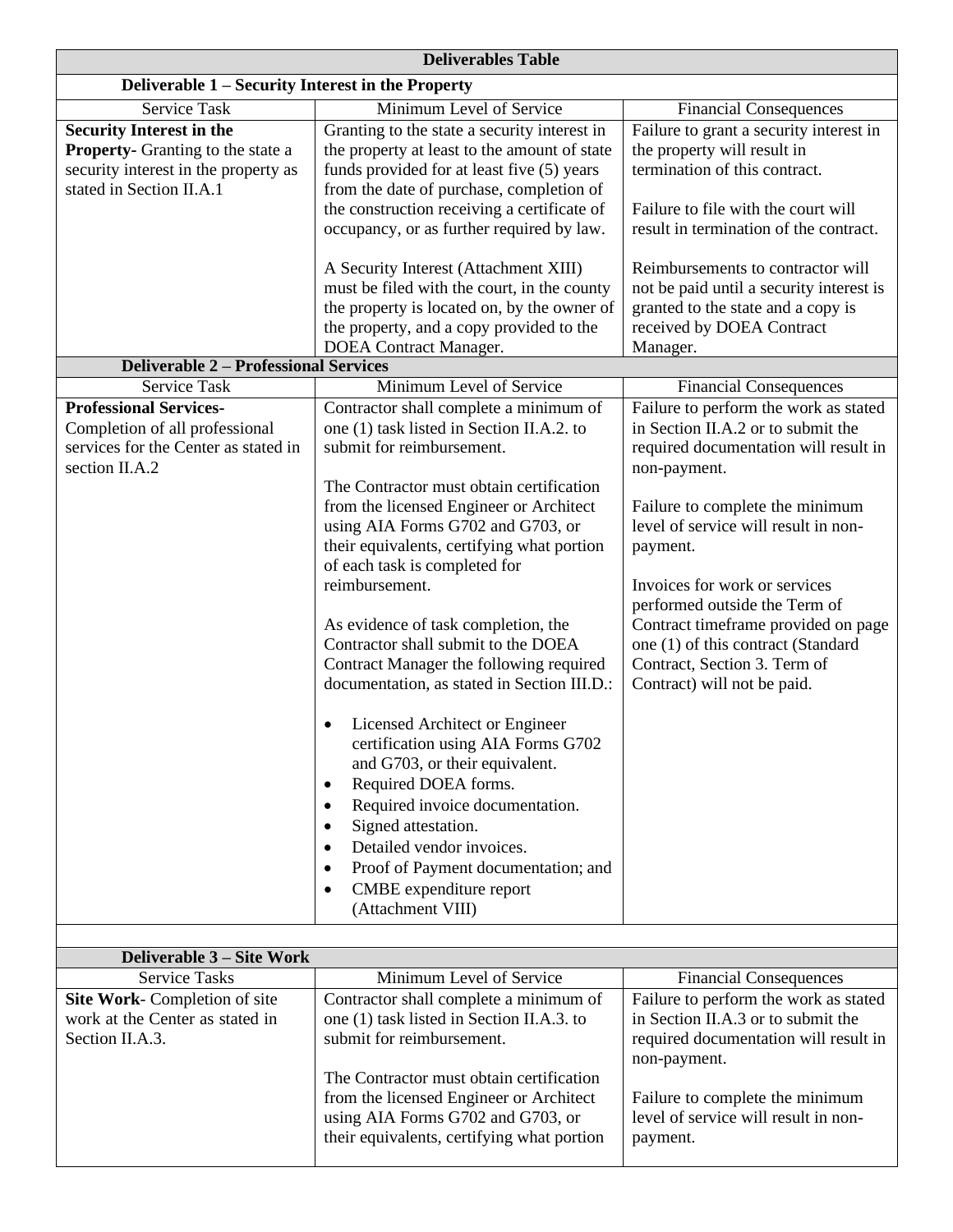|                                                                                                                        | of each task is completed for<br>reimbursement.<br>As evidence of task completion, the<br>Contractor shall submit to the DOEA<br>Contract Manager the following required<br>documentation, as stated in Section III.D.:<br>Licensed Architect or Engineer<br>$\bullet$<br>certification using Forms G702 and<br>G703, or their equivalent.<br>Required DOEA forms.<br>$\bullet$<br>Required invoice documentation.<br>٠<br>Signed attestation.<br>Detailed vendor invoices.<br>Proof of Payment documentation; and<br>$\bullet$<br>CMBE expenditure report<br>$\bullet$<br>(Attachment VIII)                                                                                                                                                                                                                                        | Invoices for work or services<br>performed outside the Term of<br>Contract timeframe provided on page<br>one (1) of this contract (Standard<br>Contract, Section 3. Term of<br>Contract) will not be paid.                                                                                                                                                                                                                                |  |  |
|------------------------------------------------------------------------------------------------------------------------|-------------------------------------------------------------------------------------------------------------------------------------------------------------------------------------------------------------------------------------------------------------------------------------------------------------------------------------------------------------------------------------------------------------------------------------------------------------------------------------------------------------------------------------------------------------------------------------------------------------------------------------------------------------------------------------------------------------------------------------------------------------------------------------------------------------------------------------|-------------------------------------------------------------------------------------------------------------------------------------------------------------------------------------------------------------------------------------------------------------------------------------------------------------------------------------------------------------------------------------------------------------------------------------------|--|--|
|                                                                                                                        |                                                                                                                                                                                                                                                                                                                                                                                                                                                                                                                                                                                                                                                                                                                                                                                                                                     |                                                                                                                                                                                                                                                                                                                                                                                                                                           |  |  |
| <b>Deliverable 4 - Interior Construction</b>                                                                           |                                                                                                                                                                                                                                                                                                                                                                                                                                                                                                                                                                                                                                                                                                                                                                                                                                     |                                                                                                                                                                                                                                                                                                                                                                                                                                           |  |  |
| <b>Service Tasks</b>                                                                                                   | Minimum Level of Service                                                                                                                                                                                                                                                                                                                                                                                                                                                                                                                                                                                                                                                                                                                                                                                                            | <b>Financial Consequences</b>                                                                                                                                                                                                                                                                                                                                                                                                             |  |  |
| <b>Interior Construction -</b><br>Completion of interior<br>construction at the Center as stated<br>in Section II.A.4. | Contractor shall complete a minimum of<br>one (1) task listed in Section II.A.4. to<br>submit for reimbursement.<br>The Contractor must obtain certification<br>from the licensed Engineer or Architect<br>using AIA Forms G702 and G703, or<br>their equivalents, certifying what portion<br>of each task is completed for<br>reimbursement.<br>As evidence of task completion, the<br>Contractor shall submit to the DOEA<br>Contract Manager the following items as<br>stated in Section III.D.:<br>Licensed Architect or Engineer<br>٠<br>certification using Forms G702 and<br>G703, or their equivalent.<br>Required DOEA forms.<br>٠<br>Required invoice documentation.<br>Signed attestation.<br>Detailed vendor invoices.<br>Proof of Payment documentation; and<br>٠<br>CMBE expenditure report<br>٠<br>(Attachment VIII) | Failure to perform the work as stated<br>in Section II.A.4 or to submit the<br>required documentation will result in<br>non-payment.<br>Failure to complete the minimum<br>level of service will result in non-<br>payment.<br>Invoices for work or services<br>performed outside the Term of<br>Contract timeframe provided on page<br>one (1) of this contract (Standard<br>Contract, Section 3. Term of<br>Contract) will not be paid. |  |  |
|                                                                                                                        |                                                                                                                                                                                                                                                                                                                                                                                                                                                                                                                                                                                                                                                                                                                                                                                                                                     |                                                                                                                                                                                                                                                                                                                                                                                                                                           |  |  |
| <b>Deliverable 5 – Exterior Construction</b>                                                                           |                                                                                                                                                                                                                                                                                                                                                                                                                                                                                                                                                                                                                                                                                                                                                                                                                                     |                                                                                                                                                                                                                                                                                                                                                                                                                                           |  |  |
| <b>Service Tasks</b>                                                                                                   | Minimum Level of Service                                                                                                                                                                                                                                                                                                                                                                                                                                                                                                                                                                                                                                                                                                                                                                                                            | <b>Financial Consequences</b>                                                                                                                                                                                                                                                                                                                                                                                                             |  |  |
| <b>Exterior Construction-</b><br>Completion of exterior renovations<br>at the Center as stated in section<br>II.A.5    | Contractor shall complete a minimum of<br>one (1) task listed in Section II.A.5. to<br>submit for reimbursement.                                                                                                                                                                                                                                                                                                                                                                                                                                                                                                                                                                                                                                                                                                                    | Failure to perform the work as stated<br>in Section II.A.5 or to submit the<br>required documentation will result in<br>non-payment.                                                                                                                                                                                                                                                                                                      |  |  |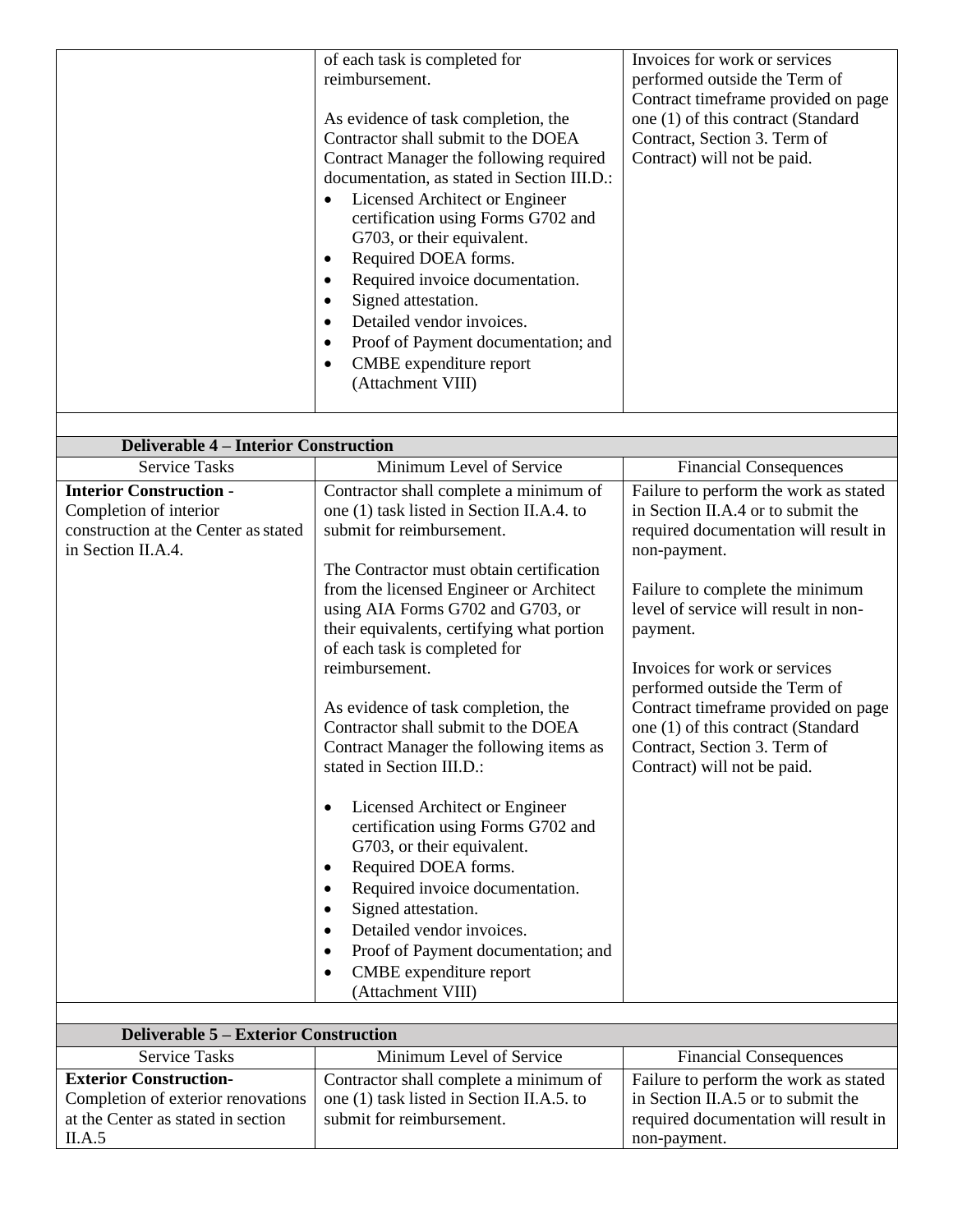|                                                                                                                        | The Contractor must obtain certification<br>from the licensed Engineer or Architect<br>using AIA Forms G702 and G703, or<br>their equivalents, certifying what portion<br>of each task is completed for<br>reimbursement.<br>As evidence of task completion, the<br>Contractor shall submit to the DOEA<br>Contract Manager the following required<br>documentation as stated in Section III.D.:                                                                                                                             | Failure to complete the minimum<br>level of service will result in non-<br>payment.<br>Invoices for work or services<br>performed outside the Term of<br>Contract timeframe provided on page<br>one (1) of this contract (Standard<br>Contract, Section 3. Term of<br>Contract) will not be paid. |
|------------------------------------------------------------------------------------------------------------------------|------------------------------------------------------------------------------------------------------------------------------------------------------------------------------------------------------------------------------------------------------------------------------------------------------------------------------------------------------------------------------------------------------------------------------------------------------------------------------------------------------------------------------|---------------------------------------------------------------------------------------------------------------------------------------------------------------------------------------------------------------------------------------------------------------------------------------------------|
|                                                                                                                        | Licensed Architect or Engineer<br>٠<br>certification using Forms G702 and<br>G703, or their equivalent.<br>Required DOEA forms<br>$\bullet$<br>Required invoice documentation<br>$\bullet$<br>Signed attestation<br>٠<br>Detailed vendor invoices<br>Proof of Payment documentation; and<br>٠<br>CMBE expenditure report<br>$\bullet$<br>(Attachment VIII)                                                                                                                                                                   |                                                                                                                                                                                                                                                                                                   |
| <b>Deliverable 6 - Fixtures and Equipment</b>                                                                          |                                                                                                                                                                                                                                                                                                                                                                                                                                                                                                                              |                                                                                                                                                                                                                                                                                                   |
| <b>Service Tasks</b>                                                                                                   | Minimum Level of Service                                                                                                                                                                                                                                                                                                                                                                                                                                                                                                     | <b>Financial Consequences</b>                                                                                                                                                                                                                                                                     |
| <b>Fixtures and Equipment-</b><br>Completion of Fixtures and<br>Equipment at the Center as stated<br>in Section II.A.6 | Contractor shall complete a minimum of<br>one (1) task listed in Section II.A.6. to<br>submit for reimbursement.<br>The Contractor must obtain certification<br>from the licensed Engineer or Architect<br>using AIA Forms G702 and G703, or<br>their equivalents, certifying what portion<br>of each task is completed for<br>reimbursement.                                                                                                                                                                                | Failure to perform the work as stated<br>in Section II.A.6 or to submit the<br>required documentation will result in<br>non-payment.<br>Failure to complete the minimum<br>level of service will result in non-<br>payment.<br>Invoices for work or services<br>performed outside the Term of     |
|                                                                                                                        | As evidence of task completion, the<br>Contractor shall submit to the DOEA<br>Contract Manager the following required<br>documentation as stated in Section III.D.:<br>Licensed Architect or Engineer<br>$\bullet$<br>certification using Forms G702 and<br>G703, or their equivalent.<br>Required DOEA forms<br>٠<br>Required invoice documentation<br>$\bullet$<br>Signed attestation<br>$\bullet$<br>Detailed vendor invoices<br>Proof of Payment documentation; and<br>$\bullet$<br>CMBE expenditure report<br>$\bullet$ | Contract timeframe provided on page<br>one (1) of this contract (Standard<br>Contract, Section 3. Term of<br>Contract) will not be paid.                                                                                                                                                          |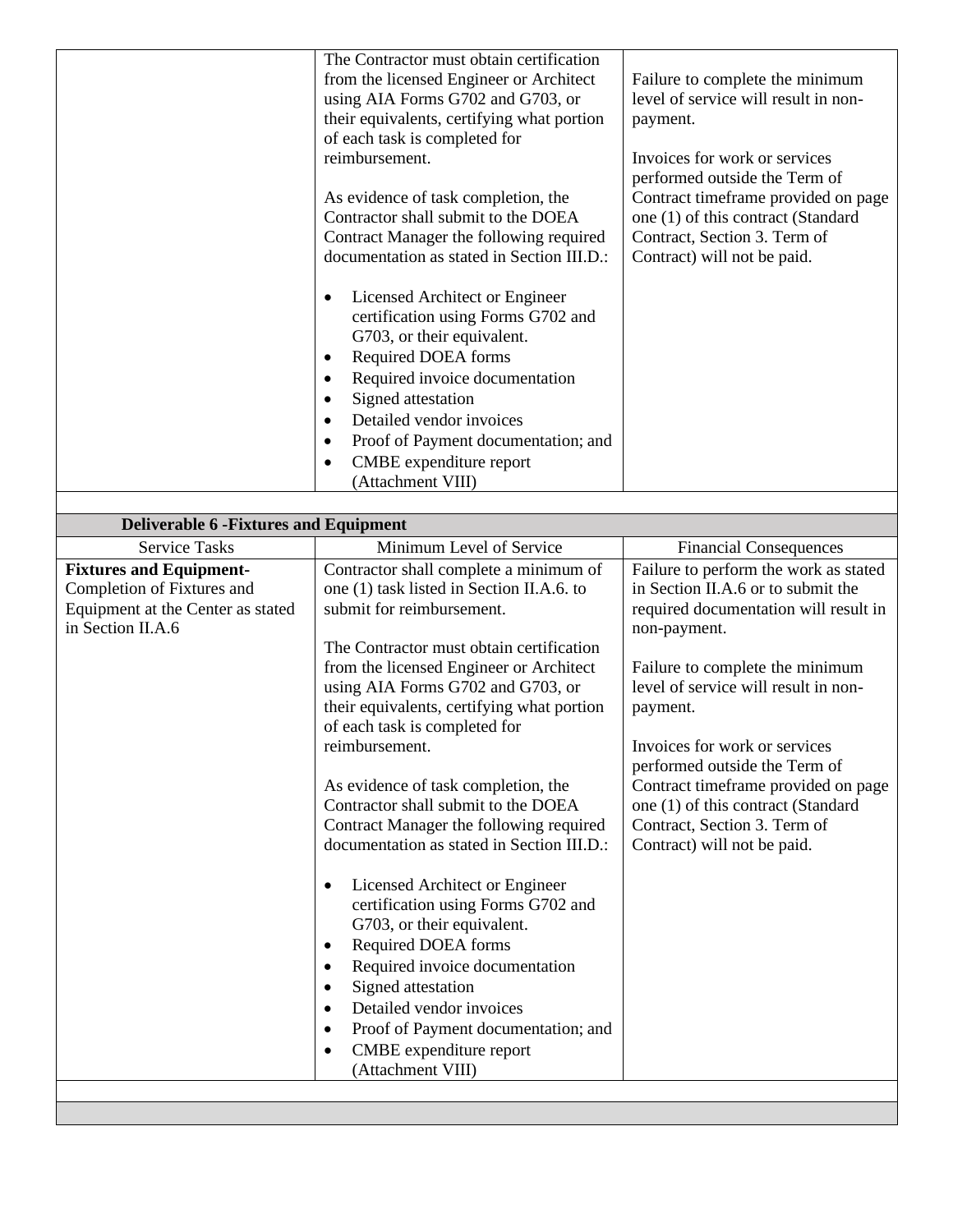- **8. Task Limits–** The Contractor shall not perform any tasks related to the project other than those described in this contract without the prior express written consent of the Department.
- **9. Reports** The Contractor shall respond within ten (10) business days to the Department's request for routine and/or special requests for information and ad hoc reports. The Contractor must establish due dates for any subcontractors that permit the Contractor to meet the Department's reporting requirements.
- **10. Records and Documentation-** The Contractor shall make available to Department staff and/or any party designated by the Department, all contract related records and documentation. The Contractor shall ensure the collection and maintenance of all programs related information and documentation on any such system designated by the Department. Maintenance includes valid exports and backups of all data and systems according to Department standards.

# **B. Staffing Requirements**

- **1. Staffing Levels** The Contractor shall assign its own administrative and support staff as needed to perform the tasks, responsibilities, and duties under the contract. It is the Contractors responsibility to ensure subcontractors have the appropriate staff needed to perform the tasks, responsibilities, and duties under this contract.
- **2. Professional Qualifications-** The Contractor shall ensure that all subcontractors and/or vendors performing work related to this contract are certified and/or have licenses in the trade area in which work is being performed, as required by state and federal law. A licensed Architect/Engineer must sign off on all construction plans associated with this contract.
- **3. Staffing Changes***-* Any employee whose continued presence would be detrimental to the success of this contract as determined by the Department shall be replaced by the Contractor with an employee of equal or superior qualifications. The DOEA Contract Manager shall exercise judgment in this matter as approved by the Department.
- **4. Subcontractors** The Contractor is permitted to use subcontractors to perform work as required by this contract.

### **C. Service Location and Equipment**

- **1. Location-** All work required by this contract must be performed for the location specified in Section II.A, specifically the site of the new Center located in Pasco County, Florida.
- **2. Service Times-** Work can begin upon execution of this contract. All work associated with this contract must be performed on or before June 30, 2023.
- **3. Changes in Location***-* The Contractor shall receive written approval from DOEA's Contract Manager prior to making any changes in location. Any request to change location shall be made in writing to the DOEA Contract Manager and Contractor must receive written approval back approving such change.
- **4. Equipment** The Contractor shall be responsible for supplying, at its own expense, all equipment necessary for its performance under the contract, including but not limited to computers, telephones, copiers, fax machines, maintenance, and office supplies.

### **D. Contractor Responsibilities**

- **1. Contractor Unique Activities** All tasks listed above in Section II. are solely and exclusively the responsibility of the Contractor and are tasks for which, by execution of this contract, the Contractor agrees to be held accountable.
- **2. Coordination with Entities-** Notwithstanding those services for which the Contractor is held accountable involve coordination with other entities in performing the requirements of this contract, the failure of other entities does not alleviate the Contractor from any accountability for tasks or services that the Contractor is obligated to perform pursuant to this Contract.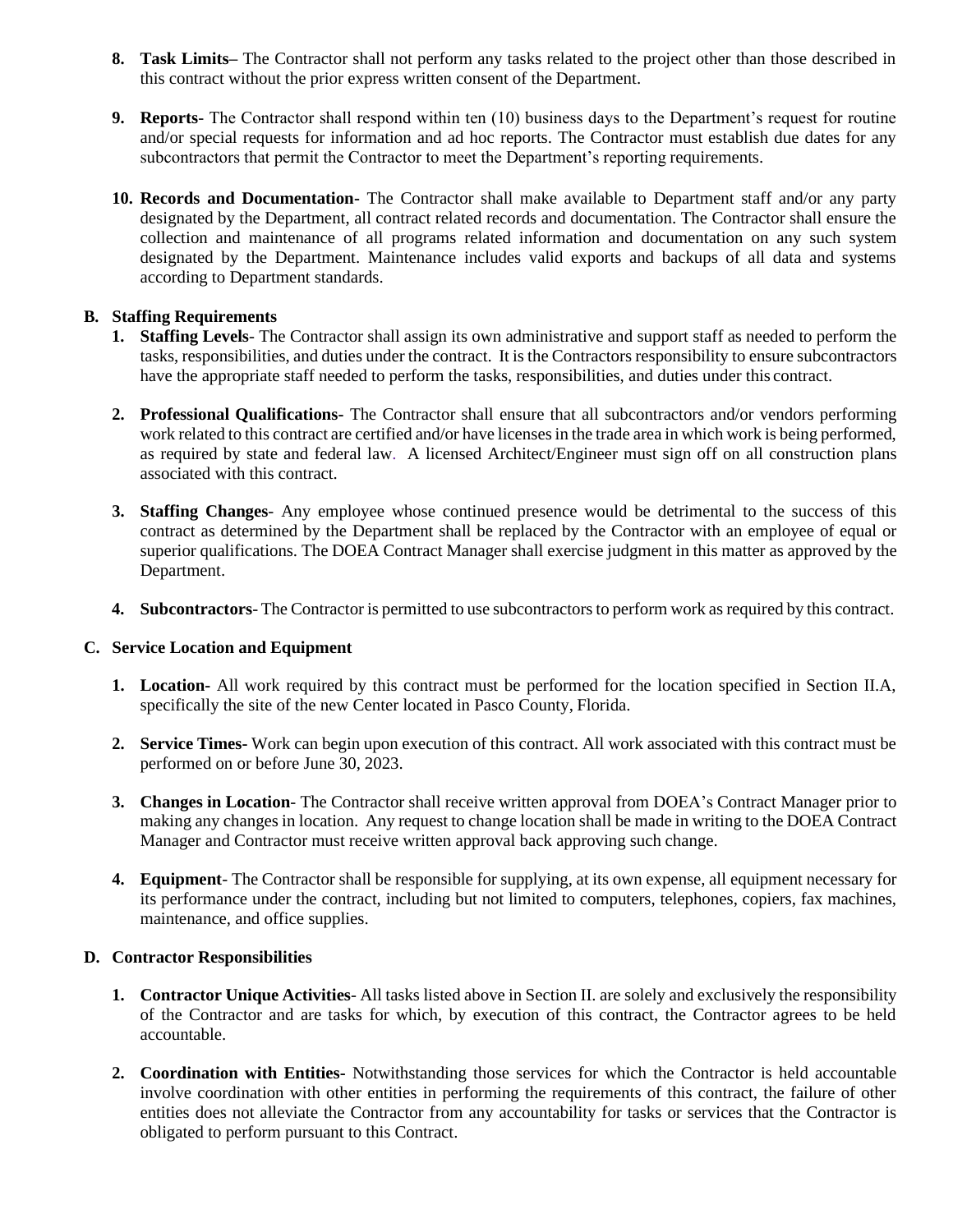# **E. Department Responsibilities**

- **1. Department Obligations-** The Department may provide technical support and/or assistance to the Contractor within the resources of the Department to assist the Contractor in meeting the requirements of this contract. The Department's support and/or assistance, or lack thereof, shall not relieve the Contractor from full performance of contract requirements.
- **2. Department Determinations-** The Department reserves the exclusive right to make certain determinations in the tasks performed and approaches used to perform those tasks. The absence of the Department setting forth a specific reservation of rights does not mean that all other areas of the contract are subject to mutual agreement.
- **F. Monitoring and Evaluation Methodology-**The Department shall review and evaluate the performance of the Contractor under the terms of this contract. Monitoring shall be conducted through direct contact with the Contractor through telephone, in writing, or on-site visit. The primary, secondary, or signatory of the contract must be present for any on-site programmatic monitoring visit. The Department reserves the right to conduct an unannounced onsite visit by persons duly authorized by the Department. The Department's determination of acceptable performance shall be final. The Contractor agrees to cooperate with the Department in monitoring the progress of completion of the service tasks and deliverables. The Department may use, but is not limited to, one or more of the following methods for monitoring:
	- Desk reviews and analytical reviews.
	- Scheduled, unscheduled and follow-up on-site visits.
	- Client visits.
	- Review of independent auditor's reports.
	- Review of third-party documents and/or evaluations.
	- Review of progress reports.
	- Agreed-upon procedures review by an external auditor or consultant.
	- Limited-scope reviews; and/or
	- Other procedures as deemed necessary

# *III. METHOD OF PAYMENT*

- **A. Payment Method Used -** Thisis a **Cost Reimbursement** contract for funds appropriated by the Florida Legislature. The total contract amount may not exceed the amount found on page one (1) of this contract, as appropriated. The Department will pay the Contractor upon satisfactory completion of the Tasks/Deliverables, as specified in Section II.A., and in accordance with the terms and conditions of this contract.
- **B. Unit of Service**  Payment may be authorized only for allowable expenditures, which are in accordance with the service tasks and deliverables specified in Section II.A. and the Statement of Use of Funds (Estimated Budget) (Attachment IX). The Contractor must meet the minimum level of performance stated in this contract in order to receive payment.
- **C. Final Invoices** Final contract invoices must be submitted to the Department by Contractor within thirty (30) days after expiration of the contract.
- **D. Invoice Instructions and Required Documentation-** Payment shall be made upon Contractor's presentation of an invoice subsequent to the acceptance by the Department of the deliverables shown on the invoice. Funds paid and/or reimbursed to the Contractor must be in line with the approved estimated budget. When submitting an invoice for reimbursement, the Contractor shall submit the following information and evidence of completion:
	- **1. AIA Forms G702 and G703 -** A certification by the licensed Engineer or Architect using AIA forms G702 and G703, or their equivalents, certifying that the task is complete.
	- **2. Required DOEA Forms -** All requests for reimbursement must be submitted to the Department using the Receipts and Expenditure Report Fixed Capital Outlay (Attachment X), the Cost Reimbursement Summary Form (Attachment XI), and the Request for Payment Fixed Capital Outlay (Attachment XII).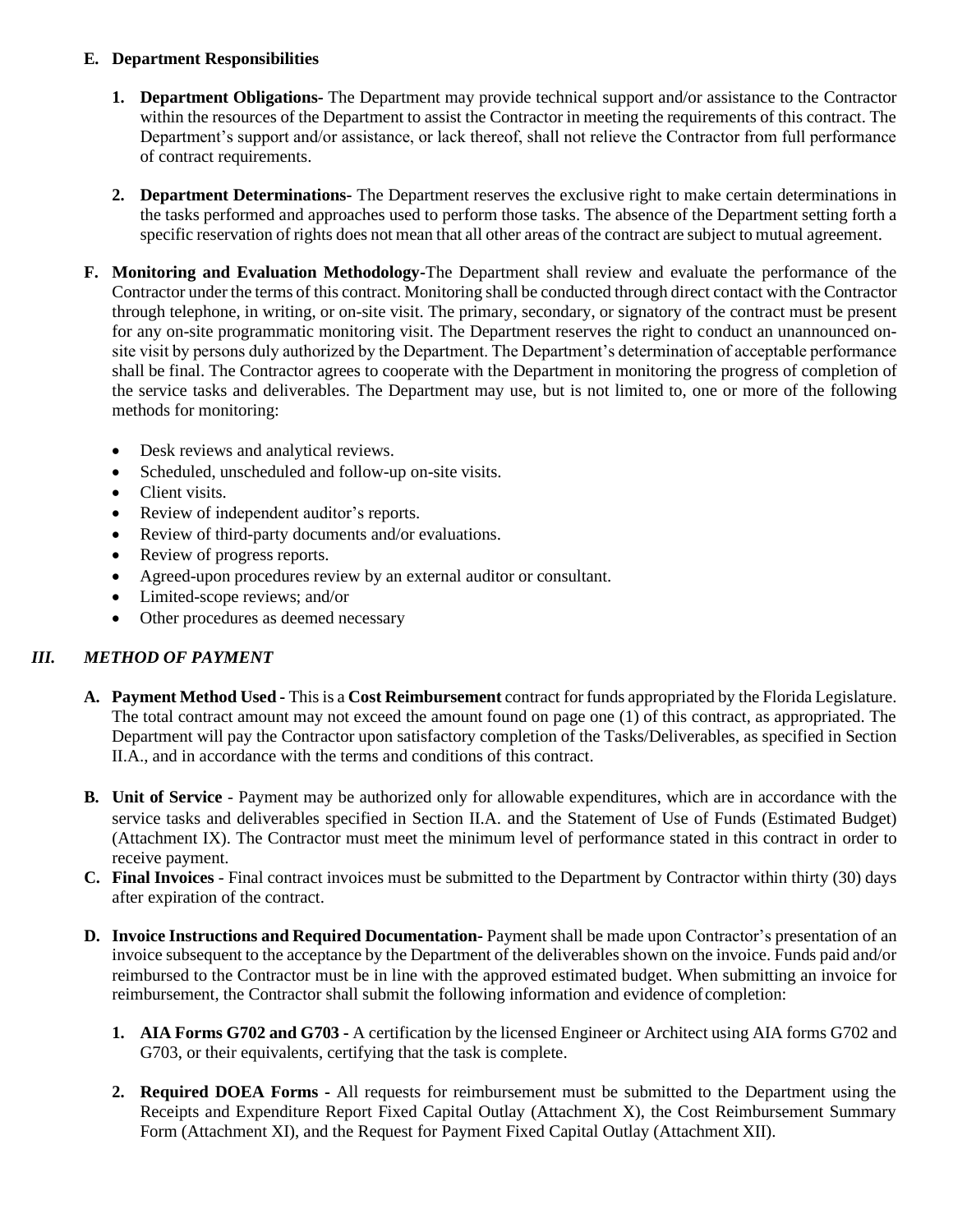- **3. Required Invoice Documentation -** Each Contractor invoice must identify the deliverable or line item for which payment is being requested, the current contract number, an invoice number, the amount being requested for reimbursement, and the "Remit to" address exactly as it appears in this contract.
- **4. Attestation**  The following attestation, signed by the Contractor's representative, must be included with each invoice submitted by the Contractor: "I hereby certify that the goods and/or services have been received and/or accepted."
- **5. Vendor Invoice(s)** The Contractor shall submit a detailed vendor invoice(s) that totals the same amount listed in the Contractor's invoice. Invoices must include dates and total amount being invoiced.
- **6. Proof of Payment**  This can be a copy of a payment instrument, check number, accounting department detail sheet, or other documentation, as long as the detailed information corresponds to the copies of the vendor invoices.
- **7. Certified Minority Business Expenditure (CMBE) Report Deliverable (Attachment VIII)** – This is considered a deliverable and must be completed in its entirety and submitted with each invoice.
- **E. Financial Consequence -** Failure to perform the services as stated in Section II.A. or to submit the required documentation will result in non-payment. Invoices for work or services performed outside the timeframe provided by the term of this contract, as stated on page one (1) of this contract (Standard Contract, Section 3. Term of Contract), will not be paid.

# *IV. SPECIAL PROVISIONS*

- **A. Budget Modifications**  The Contractor must adhere to the Statement of Use of Funds (Estimated Budget) (Attachment IX). The Attachment IX line-item amounts shall only be adjusted with prior written approval from the DOEA Contract Manager. The approved adjustment must include a revised Attachment IX and a written amendment to this contract for any line-item change(s) greater than fifteen percent (15%), with the total amount of all line items combined not to exceed the total amount on page one (1) of this contract, as appropriated.
- **B. General Procurement Standards -** Contractor shall not order equipment or supplies, provide services, or perform any other action related to this contract until notified in writing that this contract has been executed by the Department. These same actions shall not take place after the contract has expired.
- **C. Contract Modifications -** The DOEA Contract Manager has the authority to modify and/or extend deliverable deadlines. All deliverable extension requests must be made to the DOEA Contract Manager, in writing, thirty (30) days prior to the required deadline. All approvals for deliverable extensions must be communicated, in writing, by the DOEA Contract Manager to the Contractor and are subject to the discretion of the Department. The request and the approval must occur prior to the established deadline. An e-mail writing (request and response) is considered acceptable.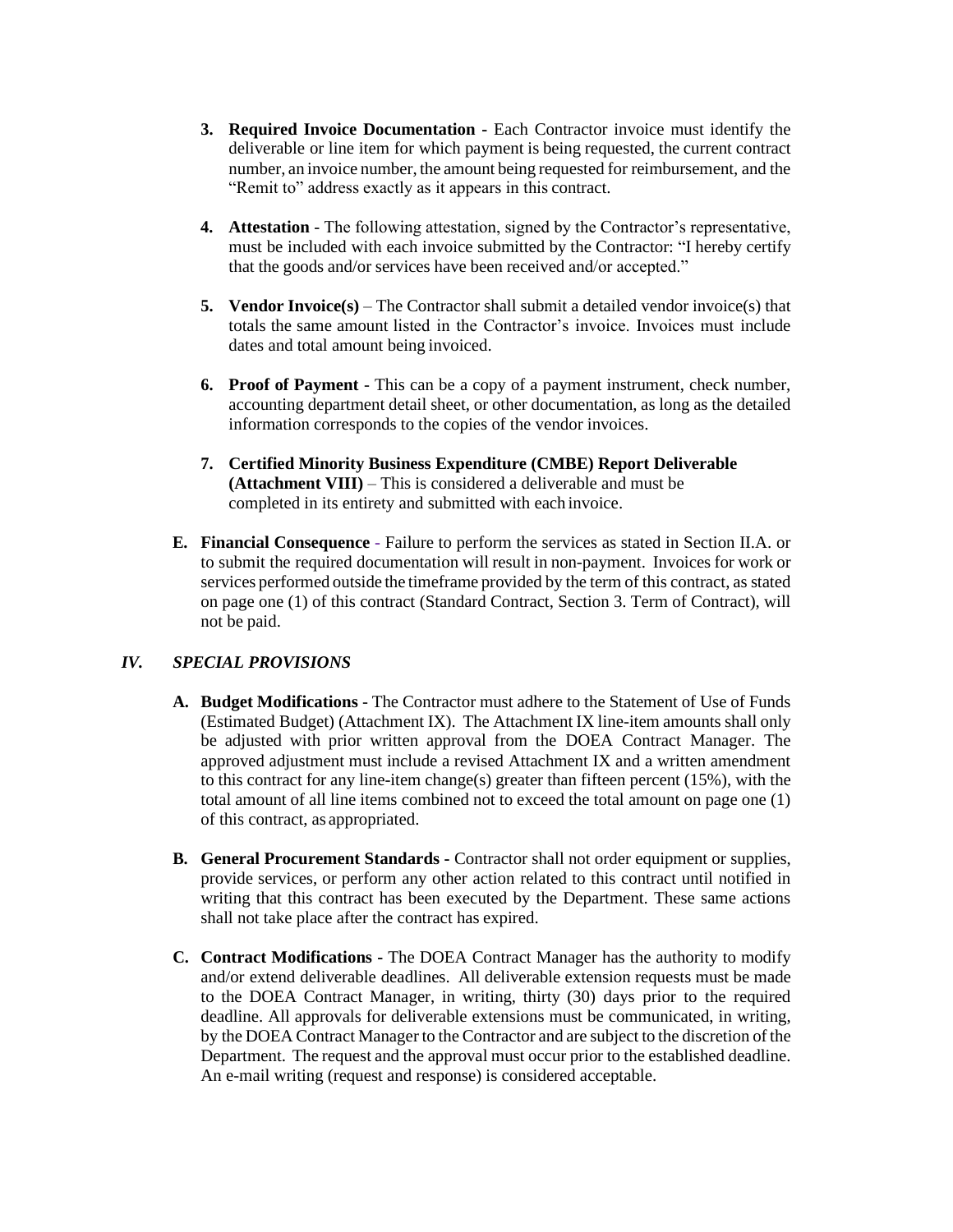**D. Security Interest -** Pursuant to section 287.05805, F.S., and Section 38 of the Standard Contract, the Contractor shall execute and deliver a security interest (Attachment XIII) or other appropriate document to the DOEA Contract Manager prior to receiving any funds under this contract. Requirements stated in this section are considered service tasks and deliverables. The Contractor's failure to meet this provision will result in nonpayment and/or immediate termination of this contract.

# *END OF ATTACHMENT I*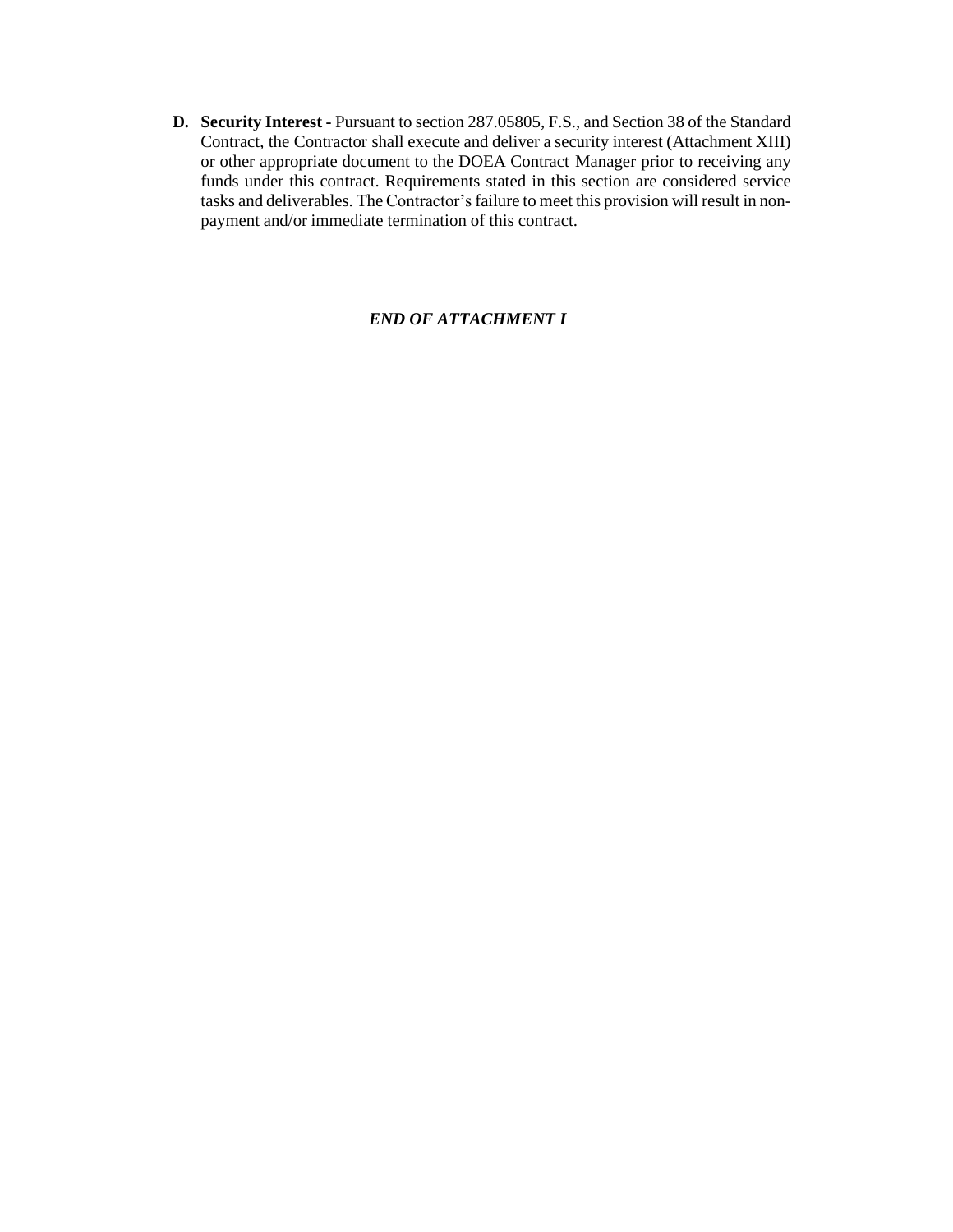### **ATTACHMENT II**

### **Pasco County CDBG Statement of Work**

#### *I. SERVICES TO BE PROVIDED*

### **A. Definition of Terms**

- 1. **CDBG** Community Development Block Grant
- 2. **HUD**  Housing and Urban Development
- 3. **CARES**  Community Aging & Retirement Services, Inc.

### **B. General Description**

**1. General Statement** – Community Aging & Retirement Services, Inc. (CARES) is building a 7,000 square foot One Stop Senior Center in Dade City, to serve the rural areas of East Pasco County. The Community Development Block Grant (CDBG) funds were awarded to CARES to pay for the necessary professional services and site work. CDBG projects are funded through the United States Department of Housing and Urban Development (HUD). This funding will allow CARES to build a 7,000 square foot facility with occupancy for up to 60 adult day care individuals including office space and kitchen space for the staff. CARES owns the land where the facility is going to be built in Pasco County, Florida.

**2. Authority** – All applicable state and federal laws, regulations, action transmittals, program instructions, review guides and similar documentation related to the following:

- a. Federal Labor Standards per 29 CFR parts 3 & 5
- b. Procurement Procedures 2 CFR Part 200
- c. Davis-Bacon Act, Copeland Act, and Related Acts
- d. 24 CFR Part 135 "Section 3 Clause"
- e. Equal Opportunity Clause and Affirmative Action
- f. Clean Air Act, Byrd Anti-Lobbying Amendment, Debarment and Suspension

**3. Scope of Work –** The funds appropriated will be used for site preparation leading to new construction of the 7,000 square foot CARES One Stop Senior Center in Pasco County, referred to as the "the Center" moving forward. Design and construction plans will be produced by a licensed Architect or Engineer. The funds will support new construction of the Center to include professional services, site preparation, and site work. Professional services will include design and schematics, construction documents, construction administration, and Architect or Engineer consulting for the Center. Site work will include surveying, testing, permits, clearing, earthwork, erosion control, water connection to include sanitary sewer and domestic water hook-up, stormwater system, concrete work and asphalt parking area.

### *II. MANNER OF SERVICE PROVISION*

A. **Service Tasks, Deliverables, and Performance Measures** - All goods and services reimbursed through this contract must be for new construction of the CARES One Stop Senior Center in Pasco County, on two parcels of undeveloped land, that border  $4<sup>th</sup>$  Street and Florida Street in Dade City, Florida. The Contractor must adhere to all federal regulations and guidelines as outlined through HUD with CDBG funds. In performing all work utilizing the funds allocated to the project, the Contractor shall ensure that all subcontractors fully comply with all applicable local, state, and federal laws, rules, and regulations.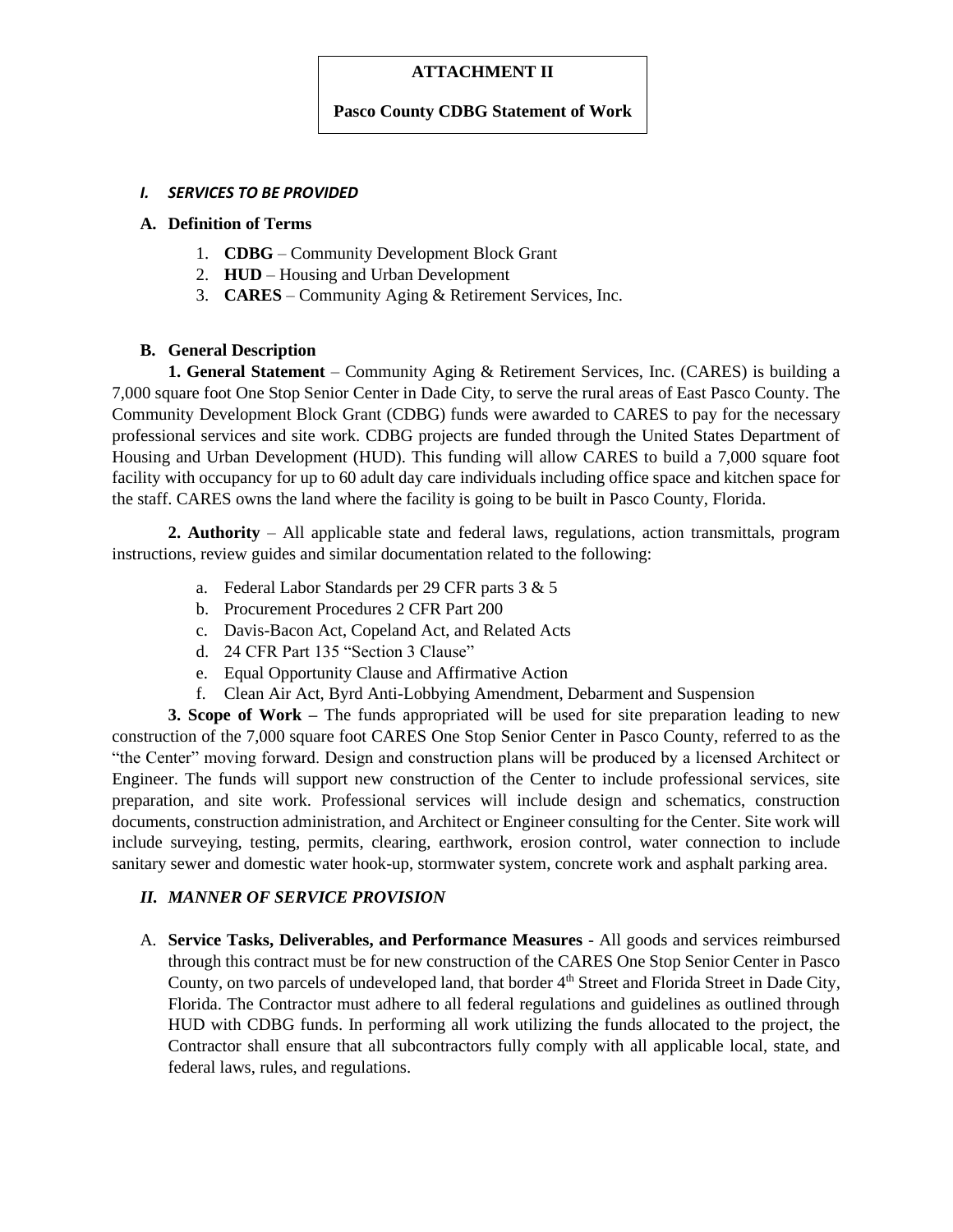### **1. Service Task: Professional Services**

Professional services for the Center shall include:

- a. Design and Schematics- Engineering, Architect, and Consultant fees needed to design and produce engineered & sealed drawings for the Center.
- b. Construction Documents and Administration- All construction costs and fees associated with documentation and administration costs during the construction of the Center.
- c. Consulting- All Architect, Engineer, and Special consultants needed for new construction of the Center.

### **2. Service Task: Site Work**

Site work for the Center shall include:

- a. Permits, Surveying, Testing
- b. Mobilization, clearing, earthwork and erosion control
- c. Sanitary sewer, domestic water, and if required pump/lift station
- d. Stormwater system to consist of catch basins, drainage piping, and retention pond per engineering.
- e. Concrete work and asphalt parking area to include approximately 30 parking spaces, walkways, driveways, striping and signage.

# **THIS PORTION INTENTIONALLY LEFT BLANK DELIVERABLES TABLE PAGE FOLLOWS**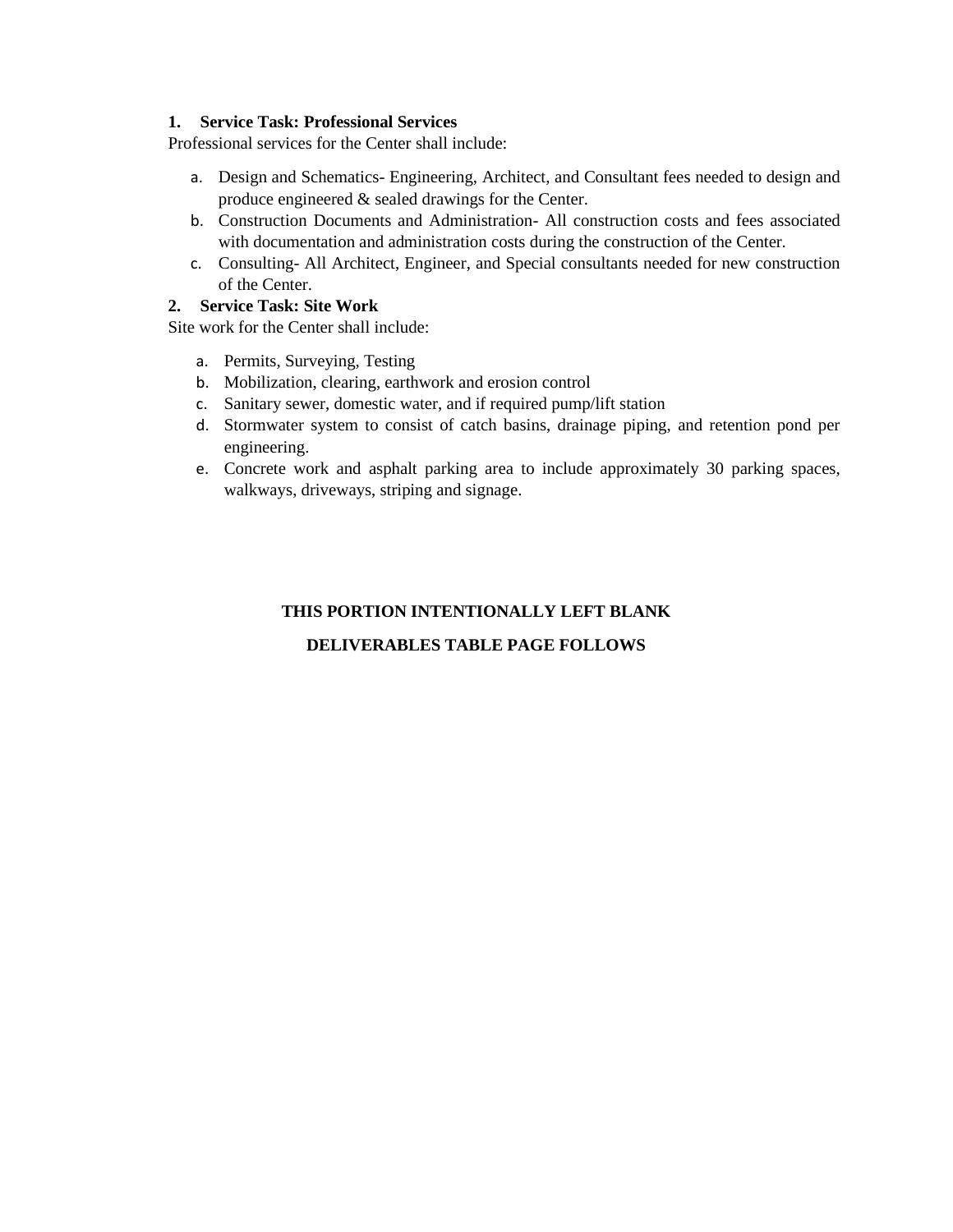# **3. Deliverables, Source Documentation & Performance Measures**

The Contractor must complete all tasks listed in Sections II.A.1-2. above and shall comply with the requirements stated in the Deliverables Table provided in this section (Section II.A.3.). The Contractor must submit all required documentation in the time and manner specified in the Deliverables Table to meet the minimum performance levels required.

| <b>Deliverables Table</b><br><b>Deliverable 1 - Professional Services</b>                                                    |                                                                                                                                                                                                                                                                                                                                                                                            |                                                                                                                                                                                                                                                                                                       |  |  |
|------------------------------------------------------------------------------------------------------------------------------|--------------------------------------------------------------------------------------------------------------------------------------------------------------------------------------------------------------------------------------------------------------------------------------------------------------------------------------------------------------------------------------------|-------------------------------------------------------------------------------------------------------------------------------------------------------------------------------------------------------------------------------------------------------------------------------------------------------|--|--|
|                                                                                                                              |                                                                                                                                                                                                                                                                                                                                                                                            |                                                                                                                                                                                                                                                                                                       |  |  |
| <b>Professional Services-</b><br>Completion of all<br>professional services for the<br>Center as stated in section<br>II.A.2 | Contractor shall complete a<br>minimum of one (1) task listed in<br>Section II.A.2. to submit for<br>reimbursement.                                                                                                                                                                                                                                                                        | Failure to perform the work as<br>stated in Section II.A.2 or to<br>submit the required<br>documentation will result in<br>non-payment.                                                                                                                                                               |  |  |
|                                                                                                                              | As evidence of task completion, the<br>Agency shall submit to the<br>following required documentation,<br>as stated in Section III.D.:<br>Required CDBG/Pasco<br>County forms.<br>Verification of percentage<br>$\bullet$<br>of completion of work.<br>Required invoice<br>$\bullet$<br>documentation.<br>Detailed vendor invoices.<br>$\bullet$<br>Proof of Payment<br>٠<br>documentation | Failure to complete the<br>minimum level of service will<br>result in non-payment.<br>Invoices for work or services<br>performed outside the Term of<br>Contract timeframe provided on<br>page one $(1)$ of this contract<br>(Standard Contract, Section 3.<br>Term of Contract) will not be<br>paid. |  |  |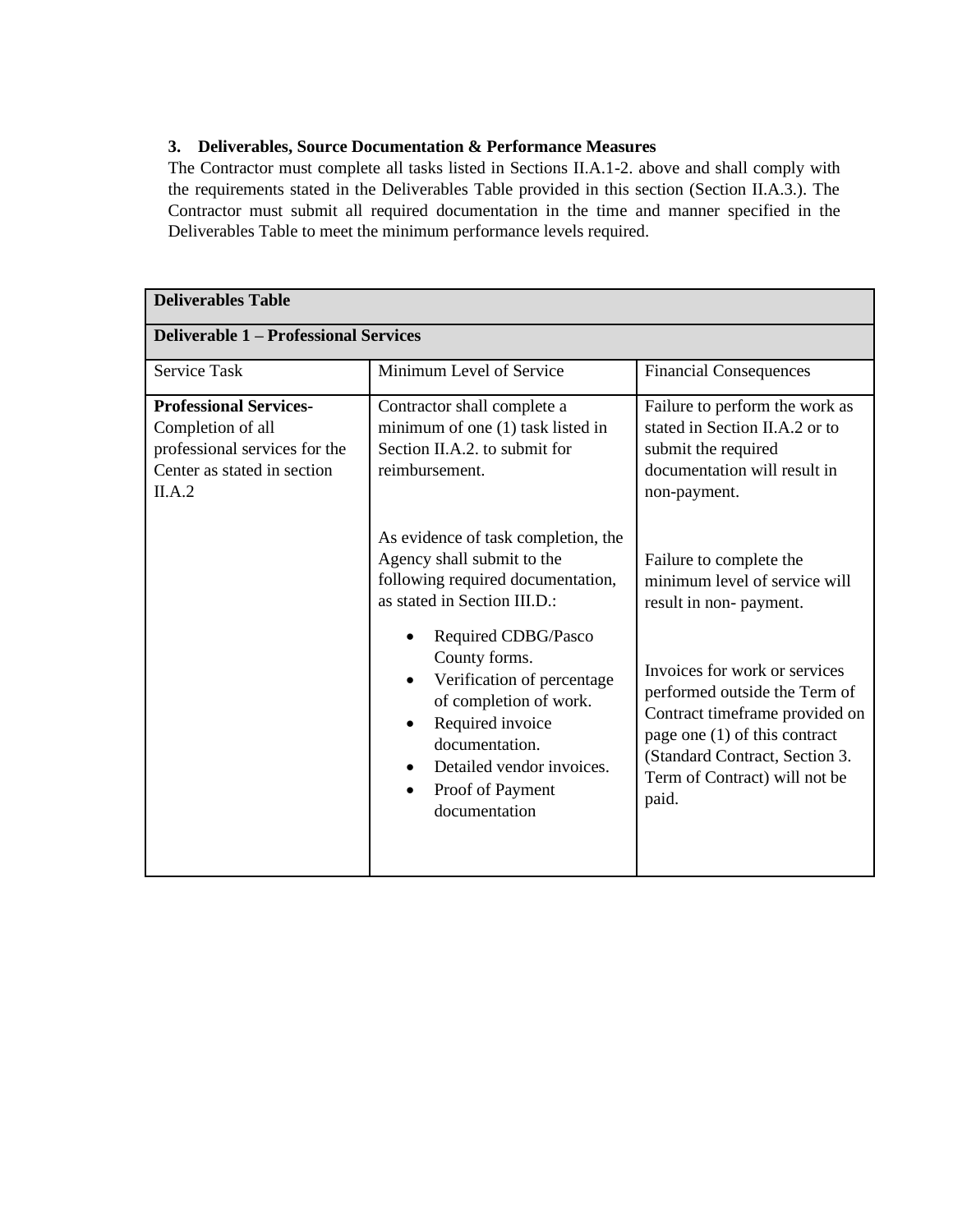| <b>Deliverable 2 – Site Work</b>                                                          |                                                                                                                                                                                                                                                                                                                                                                                                                                                                                                                                                                                               |                                                                                                                                                                                                                                                                                                                                                                                                                                                  |  |
|-------------------------------------------------------------------------------------------|-----------------------------------------------------------------------------------------------------------------------------------------------------------------------------------------------------------------------------------------------------------------------------------------------------------------------------------------------------------------------------------------------------------------------------------------------------------------------------------------------------------------------------------------------------------------------------------------------|--------------------------------------------------------------------------------------------------------------------------------------------------------------------------------------------------------------------------------------------------------------------------------------------------------------------------------------------------------------------------------------------------------------------------------------------------|--|
| <b>Service Tasks</b>                                                                      | Minimum Level of Service                                                                                                                                                                                                                                                                                                                                                                                                                                                                                                                                                                      | <b>Financial Consequences</b>                                                                                                                                                                                                                                                                                                                                                                                                                    |  |
| <b>Site Work-Completion of</b><br>site work at the Center as<br>stated in Section II.A.3. | Contractor shall complete a<br>minimum of one (1) task listed in<br>Section II.A.3. to submit for<br>reimbursement.<br>As evidence of task completion, the<br>Agency shall submit to the<br>following required documentation,<br>as stated in Section III.D.:<br>Required CDBG/Pasco<br>County forms.<br>Verification of percentage<br>of completion of work.<br>Certified payroll documents<br>$\bullet$<br>and Section 3 Targeted<br><b>Worker Report</b><br>Required invoice<br>documentation.<br>Detailed vendor invoices.<br>$\bullet$<br>Proof of Payment<br>$\bullet$<br>documentation | Failure to perform the work as<br>stated in Section II.A.3 or to<br>submit the required<br>documentation will result in<br>non-payment.<br>Failure to complete the<br>minimum level of service will<br>result in non-payment.<br>Invoices for work or services<br>performed outside the Term of<br>Contract timeframe provided on<br>page one $(1)$ of this contract<br>(Standard Contract, Section 3.<br>Term of Contract) will not be<br>paid. |  |

**4. Reports**- The Contractor shall respond within ten (10) business days to the Department's request for routine and/or special requests for information and ad hoc reports. The Contractor must establish due dates for any subcontractors that permit the Contractor to meet the Department's reporting requirements.

**5. Records and Documentation-** The Contractor shall make available to Department staff and/or any party designated by the Department, all contract related records and documentation. The Contractor shall ensure the collection and maintenance of all programs related information and documentation on any such system designated by the Department. Maintenance includes valid exports and backups of all data and systems according to Department standards.

**a. Certified Payroll and Section 3 Targeted Worker Report Deliverables – This is considered a** deliverable and must be completed in its entirety and submitted with each invoice.

# **B. Staffing Requirements**

**1. Staffing Levels**- The Contractor shall assign its own administrative and support staff as needed to perform the tasks, responsibilities, and duties under the contract. It is the Contractors responsibility to ensure subcontractors have the appropriate staff needed to perform the tasks, responsibilities, and duties under this contract.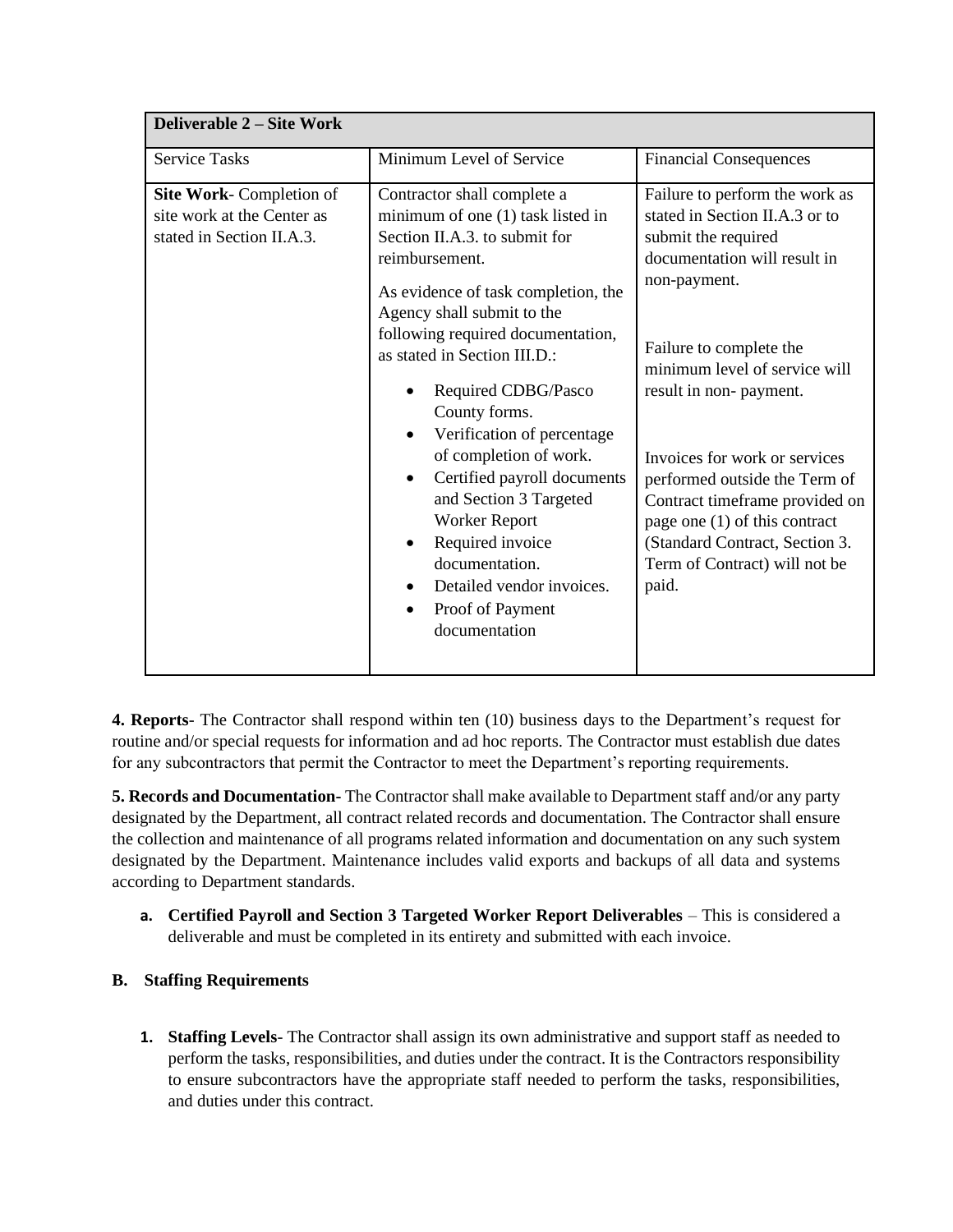- **2. Professional Qualifications-** The Contractor shall ensure that all subcontractors and/or vendors performing work related to this contract are certified and/or have licenses in the trade area in which work is being performed, as required by state and federal law. A licensed Architect/Engineer must sign off on all construction plans associated with this contract.
- **3. Subcontractors** The Contractor is permitted to use subcontractors to perform work as required by this contract.

# **B. Service Location and Equipment**

- **1. Location-** All work required by this contract must be performed for the location specified in Section II.A, specifically the site of the new Center located in Pasco County, Florida.
- **2. Service Times-** Work can begin upon execution of this contract. All work associated with this contract must be performed on or before September 30, 2023.
- **3. Equipment** The Contractor shall be responsible for supplying, at its own expense, all equipment necessary for its performance under the contract, including but not limited to computers, telephones, copiers, fax machines, maintenance, and office supplies.

# **C. Contractor Responsibilities**

- **1. Contractor Unique Activities** All tasks listed above in Section II. are solely and exclusively the responsibility of the Contractor and are tasks for which, by execution of this contract, the Contractor agrees to be held accountable.
- **2. Coordination with Entities-** Notwithstanding those services for which the Contractor is held accountable involve coordination with other entities in performing the requirements of this contract, the failure of other entities does not alleviate the Contractor from any accountability for tasks or services that the Contractor is obligated to perform pursuant to this Contract.

### **E. Department Responsibilities**

- **1. Department Obligations-** The Department may provide technical support and/or assistance to the Contractor within the resources of the Department to assist the Contractor in meeting the requirements of this contract. The Department's support and/or assistance, or lack thereof, shall not relieve the Contractor from full performance of contract requirements.
- **2. Department Determinations-** The Department reserves the exclusive right to make certain determinations in the tasks performed and approaches used to perform those tasks. The absence of the Department setting forth a specific reservation of rights does not mean that all other areas of the contract are subject to mutual agreement.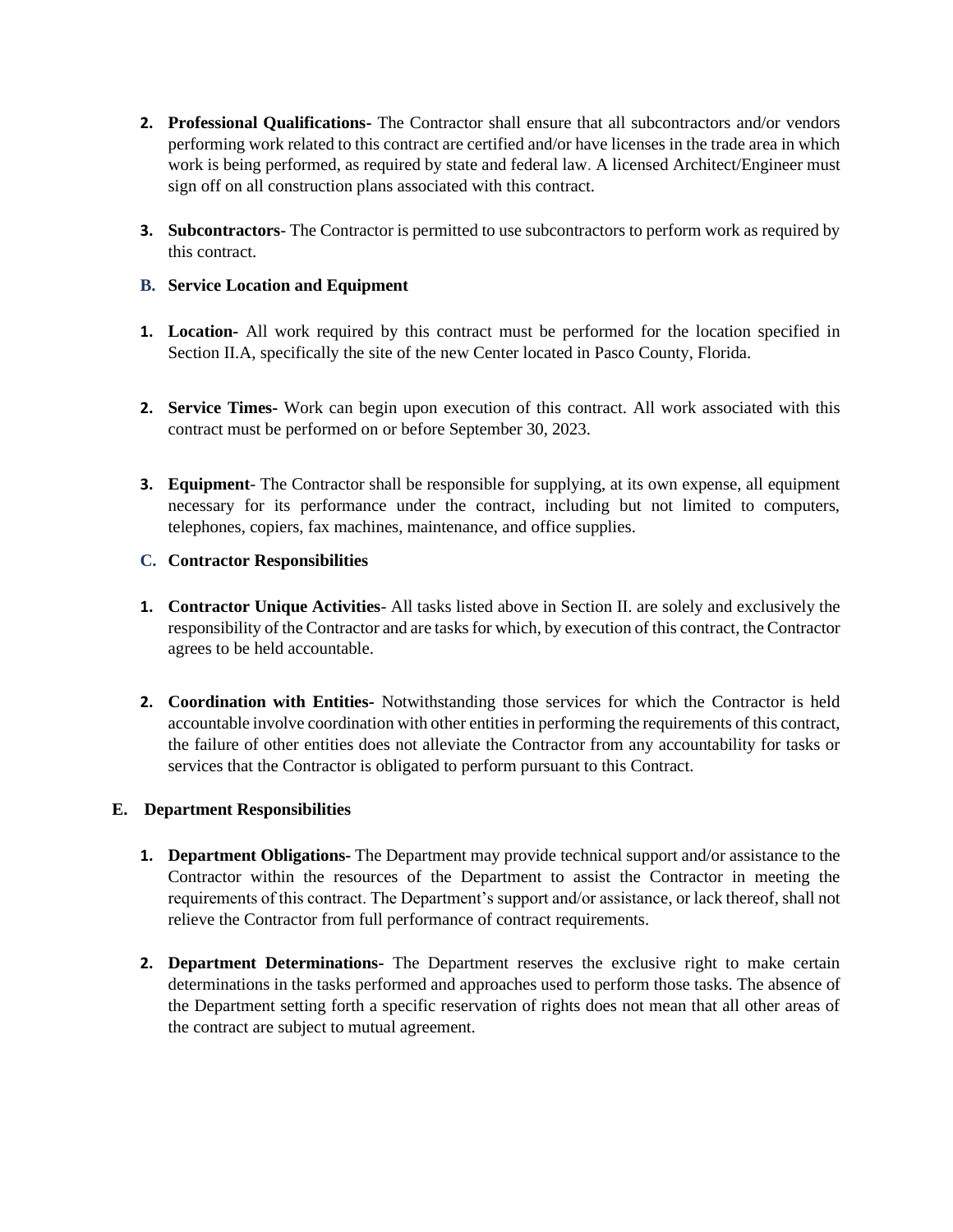### **F. Monitoring and Evaluation Methodology**

The Department shall review and evaluate the performance of the Contractor under the terms of this contract. Monitoring shall be conducted through direct contact with the Contractor through telephone, in writing, or on-site visit. The primary, secondary, or signatory of the contract must be present for any onsite programmatic monitoring visit. The Department reserves the right to conduct an unannounced on- site visit by persons duly authorized by the Department. The Department's determination of acceptable performance shall be final. The Contractor agrees to cooperate with the Department in monitoring the progress of completion of the service tasks and deliverables. The Department may use, but is not limited to, one or more of the following methods for monitoring:

- Desk reviews and analytical reviews.
- Scheduled, unscheduled and follow-up on-site visits.
- Client visits.
- Review of independent auditor's reports.
- Review of third-party documents and/or evaluations.
- Review of progress reports.
- Agreed-upon procedures review by an external auditor or consultant.
- Limited-scope reviews; and/or
- Other procedures as deemed necessary

# *III. METHOD OF PAYMENT*

- **A. Payment Method Used -** This is a **Cost Reimbursement** contract for funds allocated by HUD's CDBG. Payment will be made to the Subrecipient Agency upon satisfactory completion of the Tasks/Deliverables, as specified in Section II.A., and in accordance with the terms and conditions of this contract.
- **B. Financial Consequence -** Failure to perform the services as stated in Section II.A. or to submit the required documentation will result in non-payment. Invoices for work or services performed outside the timeframe provided by the term of this contract, as stated on page one (1) of this contract (Standard Contract, Section 3. Term of Contract), will not be paid.

**This is a COMMUNITY DEVELOPMENT BLOCK GRANT project, funded through the United States Department of Housing and Urban Development. Therefore, Federal regulations including, but not limited to the following apply: Federal Labor Standards per 29 CFR parts 3 and 5, and Procurement Procedures per 2 CFR Part 200. The successful Bidder will be required to furnish and pay for satisfactory one hundred percent (100%) contract performance and payment bond. Surety companies executing these bonds must appear in the U.S. Treasury Department's most current list (Circular 570, as amended), and be authorized to transact business in the State of Florida. Details regarding Federal Requirements are included in contract documents. Minority and Women Business Enterprises are encouraged to apply.**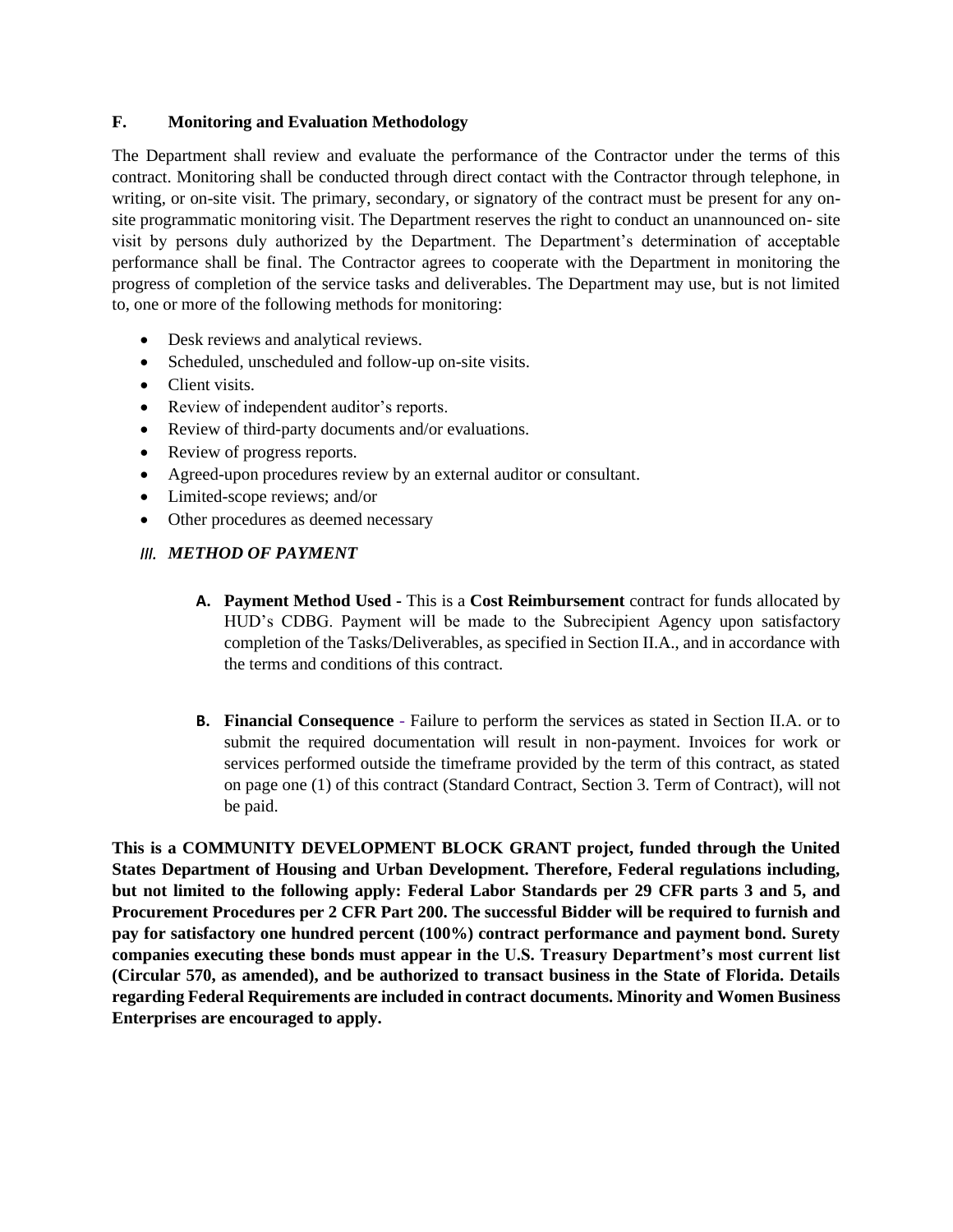### **ATTACHMENT III**

### **PASCO COUNTY SAM'S WAGE DETERMINATION**

#### 1/12/22, 7:08 AM SAM.gov https://sam.gov/wage-determination/FL20220139/0 1/5

"General Decision Number: FL20220139 01/07/2022Superseded General Decision Number: FL20210139State: Florida Construction Type: Heavy Counties: Pasco and Pinellas Counties in Florida. HEAVY CONSTRUCTION PROJECTS (Including Sewer and Water Lines) Note: Contracts subject to the Davis-Bacon Act are generally required to pay at least the applicable minimum wage rate required under Executive Order 14026 or Executive Order 13658. Please note that these Executive Orders apply to covered contracts entered into by the federal government that are subject to the Davis-Bacon Act itself, but do not apply to contracts subject only to the Davis-Bacon Related Acts, including those set forth at 29 CFR 5.1(a)(2)-(60). If the contract is entered into on or after January 30, 2022, or the contract is renewed or extended (e.g., an option is exercised) on or after January 30, 2022, Executive Order 14026 generally applies to the contract. The contractor must pay all covered workers at least \$15.00 per hour (or the applicable wage rate listed on this wage determination, if it is higher) for all hours spent performing on that contract in 2022. If the contract was awarded on or between January 1, 2015, and January 29, 2022, and the contract is not renewed or extended on or after January 30, 2022, Executive Order 13658 generally applies to the contract. The contractor must pay all covered workers at least \$11.25 per hour (or the applicable wage rate listed on this wage determination, if it is higher) for all hours spent performing on that contract in 2022. The applicable Executive Order minimum wage rate will be adjusted annually. If this contract is covered by one of the Executive Orders and a classification considered necessary for performance of work on the contract does not appear on this wage determination, the contractor must still submit a conformance request. Additional information on contractor requirements and worker protections under the Executive Orders is available at www.dol.gov/whd/govcontracts.Modification Number Publication Date 0 01/07/2022\* ELEC0915-003 12/01/2021 Rates Fringes ELECTRICIAN......................\$ 31.69 41%+\$0.35- --------------------------------------------------------------- ENGI0925-010 06/01/2013 Rates Fringes POWER

EQUIPMENT OPERATOR: Crawler Cranes; Truck 1/12/22, 7:08 AM SAM.gov https://sam.gov/wagedetermination/FL20220139/0 2/5

Cranes; Pile Driver Cranes; Rough Terrain Cranes; and Any Crane not otherwise described below...\$ 29.61 11.50 Drill.......................\$ 29.61 11.50 Hydraulic Cranes Rated 100 Tons or Above but Less Than 250 Tons; and Lattice Boom Cranes Less Than 150 Tons if not described below.\$ 30.61 11.50 Lattice Boom Cranes Rated at 150 Tons or Above; Friction Cranes of Any Size; Mobile Tower Cranes or Luffing Boom Cranes of Any Size; Electric Tower Cranes; Hydraulic Cranes Rated at 250 Tons or Above; and Any Crane Equipped with 300 Foot or More of Any Boom Combination.................\$ 31.61 11.50 Oiler.....................\$ 22.91 11.50---------------------------------------------------------------- IRON0397-006 07/01/2021 Rates Fringes IRON WORKER, STRUCTURAL...........\$ 31.35 16.47--------------------------------------------------- ------------- LABO0517-002 05/01/2020 Rates Fringes LABORER: Grade Checker..........\$ 20.51 9.39------ ---------------------------------------------------------- PAIN0088-008 06/01/2021 Rates Fringes PAINTER: Brush, Roller and Spray............................\$ 20.21 12.38------------------------------------------------------------- --- SUFL2009-178 06/24/2009 Rates Fringes CARPENTER........................\$ 14.95 2.92 CEMENT MASON/CONCRETE FINISHER...\$ 14.77 3.50 LABORER: Common or General......\$ 9.26 0.00 LABORER: Landscape..............\$ 7.25 0.00 LABORER: Pipelayer..............\$ 11.33 0.00 LABORER: Power Tool Operator (Hand Held Drills/Saws, Jackhammer and Power Saws Only)................................... 10.63 2.20 OPERATOR: Asphalt Paver.........\$ 11.59 0.00 OPERATOR: Backhoe Loader 1/12/22, 7:08 AM SAM.gov https://sam.gov/wage-determination/FL20220139/0 3/5

Combo............................\$ 16.10 2.44 OPERATOR: Backhoe/Excavator.....\$ 15.60 0.00 OPERATOR: Bulldozer.............\$ 17.00 0.00 OPERATOR: Grader/Blade..........\$ 16.00 2.84 OPERATOR: Loader................\$ 14.75 0.00 OPERATOR: Mechanic..............\$ 14.32 0.00 OPERATOR: Roller................\$ 10.76 0.00 OPERATOR: Scraper...............\$ 11.00 1.74 OPERATOR: Track hoe..............\$ 20.92 5.50 OPERATOR: Tractor...............\$ 10.54 0.00 TRUCK DRIVER, Includes Dump Truck............................\$ 11.00 0.00 TRUCK DRIVER: Lowboy Truck......\$ 12.73 0.00 TRUCK DRIVER: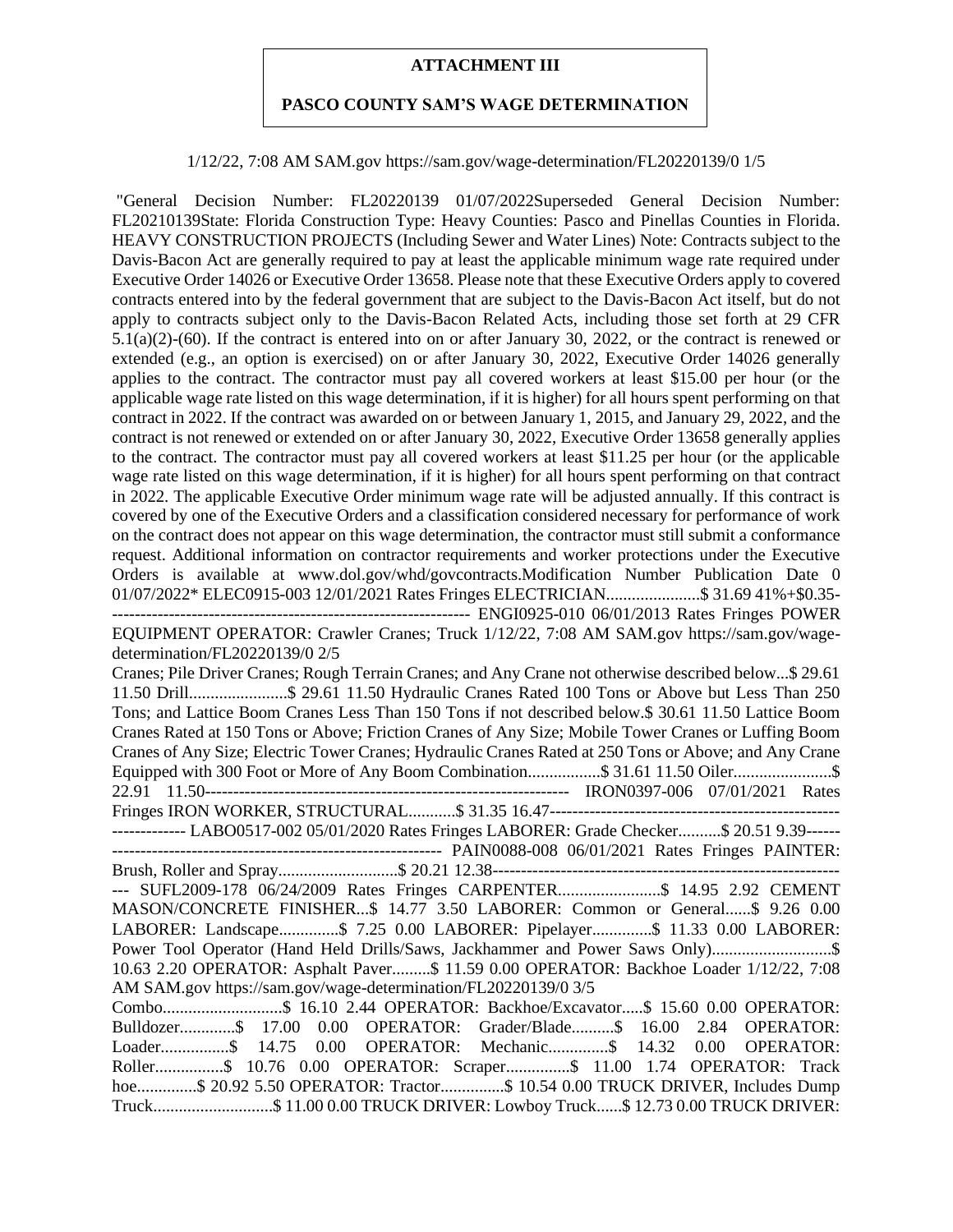Off the Road Truck............................\$ 12.21 1.97---------------------------------------------------------------- WELDERS - Receive rate prescribed for craft performing operation to which welding is incidental.====================================================================

Note: Executive Order (EO) 13706, Establishing Paid Sick Leave for Federal Contractors applies to all contracts subject to the Davis-Bacon Act for which the contract is awarded (and any solicitation was issued) on or after January 1, 2017. If this contract is covered by the EO, the contractor must provide employees with 1 hour of paid sick leave for every 30 hours they work, up to 56 hours of paid sick leave each year. Employees must be permitted to use paid sick leave for their own illness, injury or other health-related needs, including preventive care; to assist a family member (or person who is like family to the employee) who is ill, injured, or has other health-related needs, including preventive care; or for reasons resulting from, or to assist a family member (or person who is like family to the employee) who is a victim of, domestic violence, sexual assault, or stalking. Additional information on contractor requirements and worker protections under the EO is available at www.dol.gov/whd/govcontracts.Unlisted classifications needed for work not included within the scope of the classifications listed may be added after award only as provided in the labor standards contract clauses(29CFR 5.5 (a) (1) (ii)).---------------------------------------

-------------------------The body of each wage determination lists the classification and wage rates that have been found to be prevailing for the cited type(s) of construction in the area covered by the wage determination. The classifications are listed in alphabetical  $1/12/22$ , 7:08 AM SAM.gov https://sam.gov/wage-determination/FL20220139/0 4/5

order of ""identifiers"" that indicate whether the particular rate is a union rate (current union negotiated rate for local), a survey rate (weighted average rate) or a union average rate (weighted union average rate). Union Rate Identifiers A four letter classification abbreviation identifier enclosed in dotted lines beginning with characters other than ""SU"" or ""UAVG"" denotes that the union classification and rate were prevailing for that classification in the survey. Example: PLUM0198-005 07/01/2014. PLUM is an abbreviation identifier of the union, which prevailed in the survey for this classification, which in this example would be Plumbers 0198indicates the local union number or district council number where applicable, i.e., Plumbers Local 0198. The next number,005 in the example, is an internal number used in processing the wage determination.  $07/01/2014$  is the effective date of the most current negotiated rate, which in this example is July 1,2014. Union prevailing wage rates are updated to reflect all rate changes in the collective bargaining agreement (CBA) governing this classification and rate. Survey Rate Identifiers Classifications listed under the ""SU"" identifier indicate that no one rate prevailed for this classification in the survey and the published rate is derived by computing a weighted average rate based on all the rates reported in the survey for that classification. As this weighted average rate includes all rates reported in the survey, it may include both union and non-union rates. Example: SULA2012-007 5/13/2014. SU indicates the rates are survey rates based on a weighted average calculation of rates and are not majority rates. LA indicates the State of Louisiana. 2012 is the year of survey on which these classifications and rates are based. The next number, 007in the example, is an internal number used in producing the wage determination. 5/13/2014 indicates the survey completion date for the classifications and rates under that identifier. Survey wage rates are not updated and remain in effect until a new survey is conducted. Union Average Rate Identifiers Classification(s) listed under the UAVG identifier indicate that no single majority rate prevailed for those classifications; however, 100% of the data reported for the classifications was union data. EXAMPLE: UAVG-OH-001008/29/2014. UAVG indicates that the rate is a weighted union average rate. OH indicates the state. The next number, 0010 in the example, is an internal number used in producing the wage determination. 08/29/2014 indicates the survey completion date for the classifications and rates under that identifier. A UAVG rate will be updated once a year, usually in January of each year, to reflect a weighted average of the current negotiated/CBA rate of the union locals from which the rate is based.---- ------------------------------------------------------------1/12/22, 7:08 AM SAM.gov https://sam.gov/wage-

### determination/FL20220139/0 5/5

WAGE DETERMINATION APPEALS PROCESS1.) Has there been an initial decision in the matter? This can be: \* an existing published wage determination\* a survey underlying a wage determination\* a Wage and Hour Division letter setting forth a position on a wage determination matter\* a conformance (additional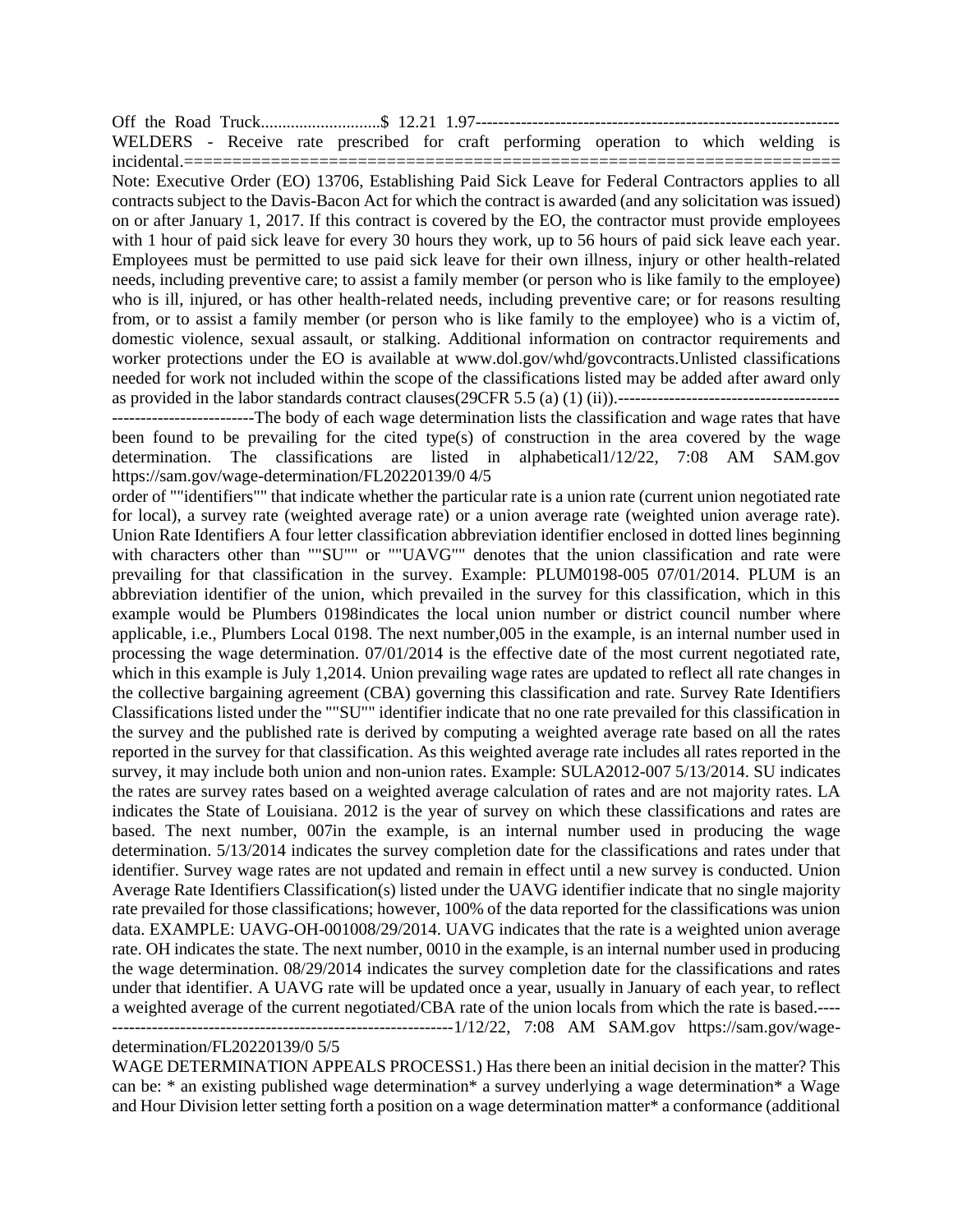classification and rate) ruling on survey related matters, initial contact, including requests for summaries of surveys, should be with the Wage and Hour Division National Office Branch of Wage Surveys. If the response from this initial contact is not satisfactory, then the process described in 2.) and 3.) should be followed. With regard to any other matter not yet ripe for the formal process described here, initial contact should be with the Branch of Construction Wage Determinations. Write to: Branch of Construction Wage Determinations Wage and Hour Division U.S. Department of Labor 200 Constitution Avenue, N.W. Washington, DC 202102.) If the answer to the question in 1.) is yes, then an interested party (those affected by the action) can request review and reconsideration from the Wage and Hour Administrator (See 29 CFR Part 1.8 and 29 CFR Part 7). Write to: Wage and Hour Administrator U.S. Department of Labor 200 Constitution Avenue, N.W. Washington, DC 20210The request should be accompanied by a full statement of the interested party's position and by any information (wage payment data, project description, area practice material, etc.) that the requestor considers relevant to the issue.3.) If the decision of the Administrator is not favorable, an interested party may appeal directly to the Administrative Review Board (formerly the Wage Appeals Board). Write to: Administrative Review Board U.S. Department of Labor 200 Constitution Avenue, N.W. Washington, DC 202104.) All decisions by the Administrative Review Board are final. ===============================================================

#### END OF GENERAL DECISION – SAM's WAGE DETERMINATION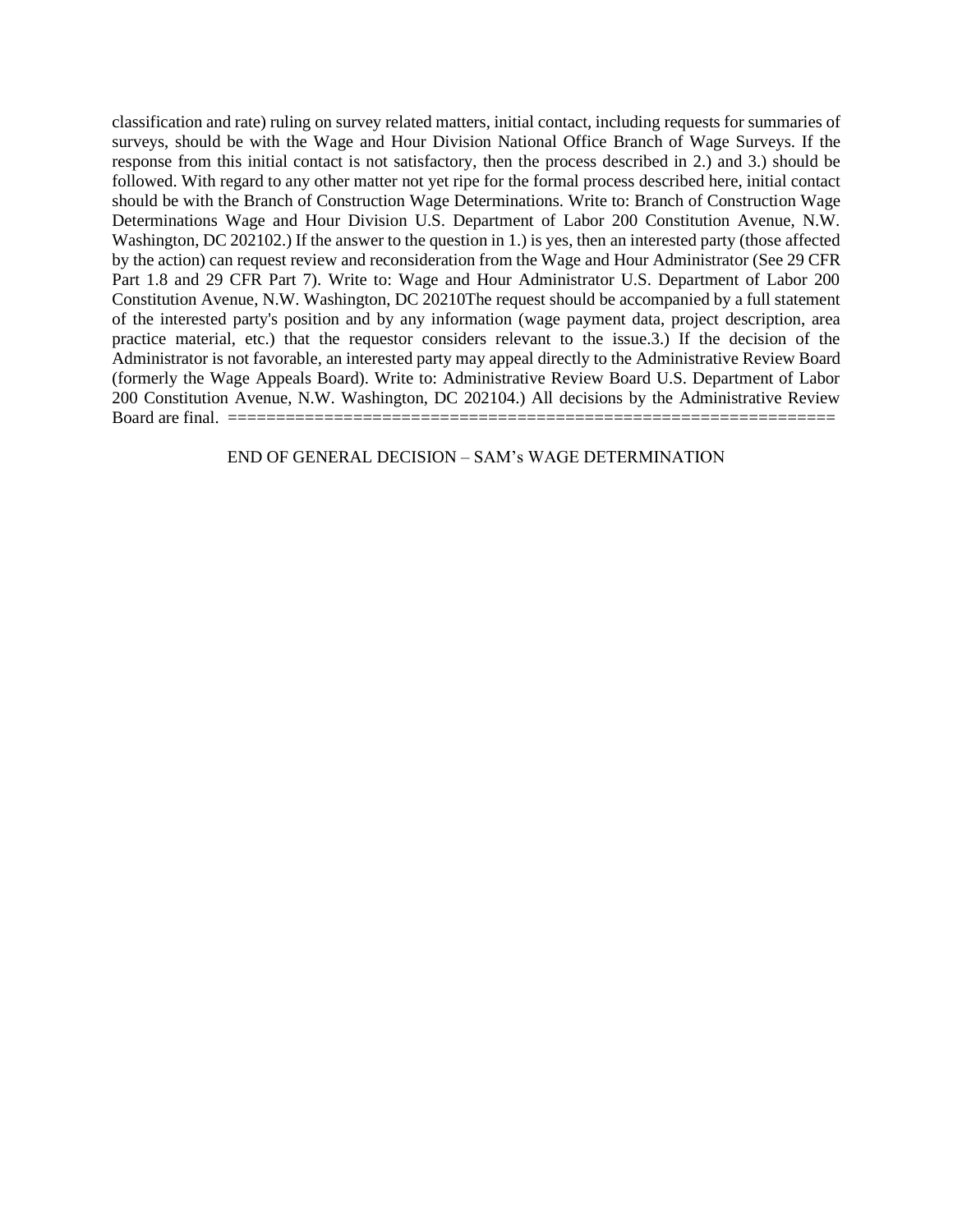# **ATTACHMENT IV**

# **PASCO COUNTY SUPPLEMENTAL CONTRACT PROVISIONS**

### **SUPPLEMENTAL CONTRACT PROVISIONS**

Within these Federal Contract Provisions the successful Offeror is referred to as Contractor.

### **Suspension and debarment (§200.214)**

Contractors with Pasco County are subject to the non-procurement debarment and suspension regulations implementing Executive Orders 12549 and 12689, 2 CFR part 180. These regulations restrict awards, subawards, and contracts with certain parties that are debarred, suspended, or otherwise excluded from or ineligible for participation in Federal assistance programs or activities.

### **Domestic preferences for procurements (§200.322)**

- (a) As appropriate and to the extent consistent with law, Pasco County should, to the greatest extent practicable under a federal award, provide a preference for the purchase, acquisition, or use of goods, products, or materials produced in the United States (including but not limited to iron, aluminum, steel, cement, and other manufactured products). The requirements of this section must be included in all subawards including all contracts and purchase orders for work or products under this award.
- (b) For purposes of this section:
	- 1. "Produced in the United States" means, for iron and steel products, that all manufacturing processes, from the initial melting stage through the application of coatings, occurred in the United States.
	- 2. "Manufactured products" means items and construction materials composed in whole or in part of non-ferrous metals such as aluminum; plastics and polymer-based products such as polyvinyl chloride pipe; aggregates such as concrete; glass, including optical fiber; and lumber.

### **Contracting with small and minority businesses, women's business enterprises, and labor surplus area firms (2 Code of Federal Regulations §200.321)**

- (a) Contractors will take all necessary affirmative steps to assure that minority business, women's business enterprises, and labor surplus area firms are used when possible.
- (b) Affirmative steps must include:
	- 1. Placing qualified small and minority businesses and women's business enterprises on solicitation lists;
	- 2. Assuring that small and minority businesses, and women's business enterprises are solicited whenever they are potential sources;
	- 3. Dividing total requirements, when economically feasible, into smaller tasks or quantities to permit maximum participation by small and minority businesses, and women's business enterprises;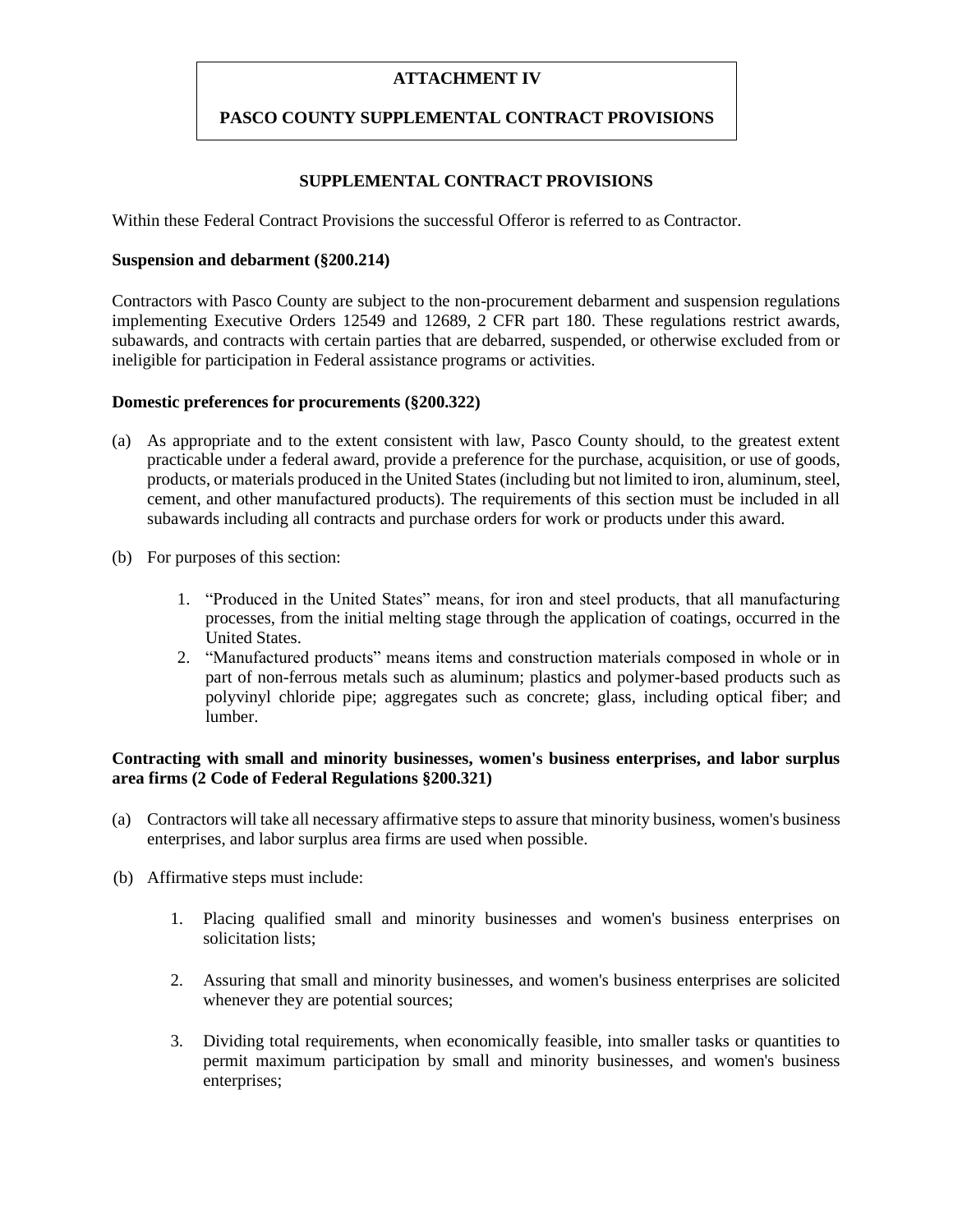- 4. Establishing delivery schedules, where the requirement permits, which encourage participation by small and minority businesses, and women's business enterprises;
- 5. Using the services and assistance, as appropriate, of such organizations as the Small Business Administration and the Minority Business Development Agency of the Department of Commerce; and
- 6. *Requiring the prime contractor, if subcontracts are to be let, to take the affirmative steps listed in paragraphs (1) through (5) of this section.*

# **Compliance with Copeland "Anti-Kickback"**

- (a) Contractor. The contractor shall comply with 18 U.S.C. § 874, 40 U.S.C. § 3145, and the requirements of 29 C.F.R. pt. 3 as may be applicable, which are incorporated by reference into this contract.
- (b) Subcontracts. The Contractor or subcontractor shall insert in any subcontracts the clause above and such other clauses as appropriate instructions may require, and also a clause requiring the subcontractors to include these clauses in any lower tier subcontracts. The prime contractor shall be responsible for the compliance by any subcontractor or lower tier subcontractor with all of these contract clauses.
- (c) Breach. A breach of the contract clauses above may be grounds for termination of the contract, and for debarment as a contractor and subcontractor as provided in 29 C.F.R. § 5.12.

### **Records**:

The Contractor including all of its employees or agents, contractors, subcontractors and consultants to be paid from funds provided under this Agreement, shall allow access to its records at reasonable times to representatives of Department of Economic Opportunity (DEO), the Chief Financial Officer of the State of Florida, the Auditor General of the State of Florida, the Florida Office of Program Policy Analysis and Government Accountability or representatives of the Federal government or their duly authorized representatives. "Reasonable" shall ordinarily mean during normal business hours of 8:00 a.m. to 5:00 p.m., local time, Monday through Friday.

• The Contractor shall include the aforementioned record keeping requirements in all approved contracts, subcontracts, and assignments.

### **Lobbying Prohibition:**

- (a) No funds or other resources received under this Agreement may be used directly or indirectly to influence legislation or any other official action by the Florida Legislature or any state agency.
- (b) The Contractor certifies, by its signature to this Agreement, that:
	- 1. No Federal appropriated funds have been paid or will be paid, by or on behalf of the Contractor, to any person for influencing or attempting to influence an officer or employee of any agency, a Member of Congress, an officer or employee of Congress or an employee of a Member of Congress in connection with the awarding of any Federal contract, the making of any Federal grant, the making of any Federal loan, the entering into of any cooperative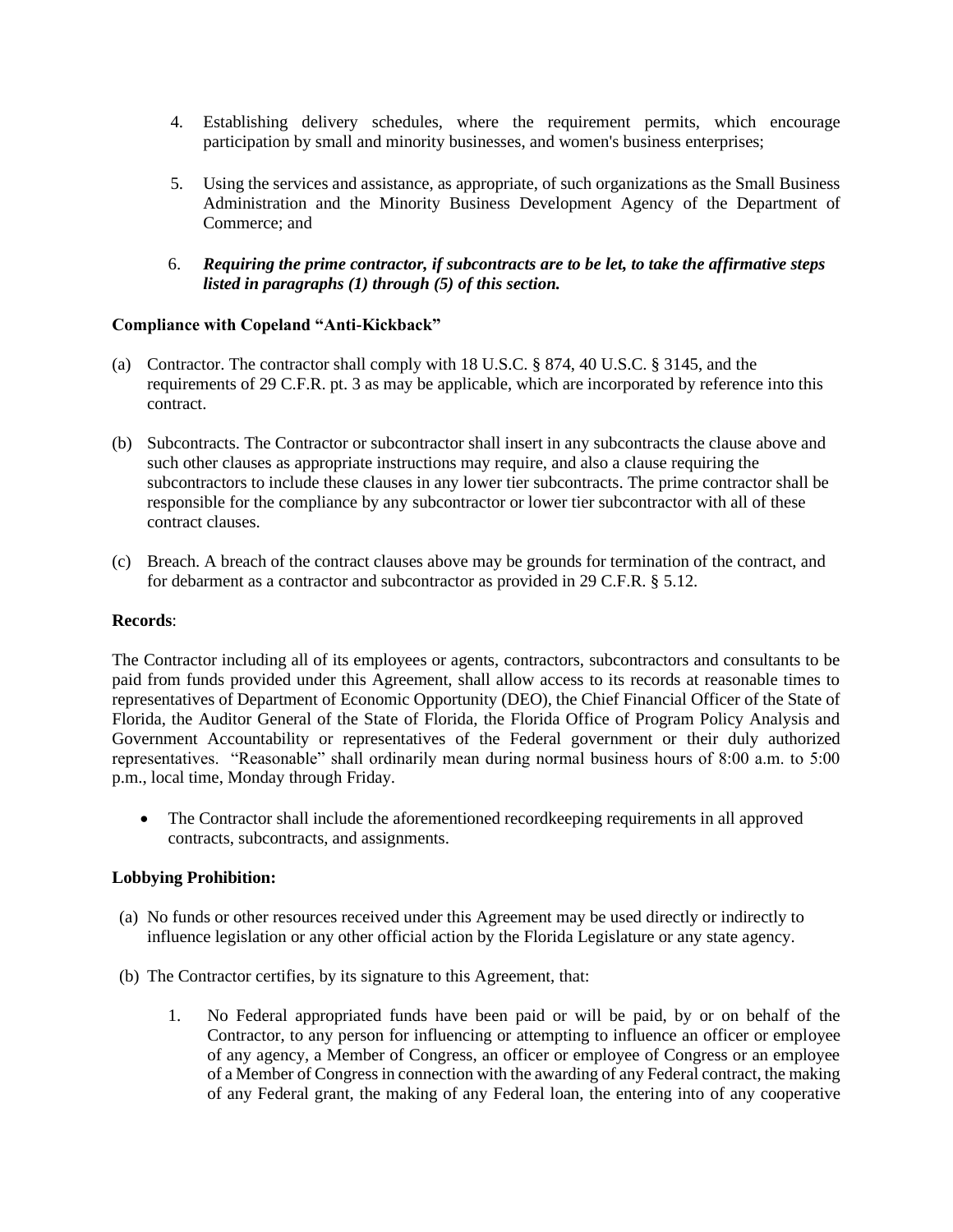agreement, and the extension, continuation, renewal, amendment or modification of any Federal contract, grant, loan or cooperative agreement;

- 2. If any funds other than Federal appropriated funds have been paid or will be paid to any person for influencing or attempting to influence an officer or employee of any agency, a Member of Congress, an officer or employee of Congress or an employee of a Member of Congress in connection with this Federal contract, grant, loan or cooperative agreement, the Contractor shall complete and submit Standard Form-LLL, "Disclosure Form to Report Lobbying," in accordance with its instructions; and
- 3. Contractor shall require that this certification be included in the award documents for all subawards at all tiers (including subcontracts, contracts under grants, loans, and cooperative agreements) and that all subrecipients shall certify and disclose as described in this paragraph above. This certification is a material representation of fact upon which reliance was placed when this transaction was made or entered into. Submission of this certification is a prerequisite for making or entering into this transaction imposed by 31 U.S.C. § 1352. Any person who fails to file the required certification shall be subject to a civil penalty of not less than ten thousand dollars (\$10,000) and not more than one hundred thousand dollars (\$100,000) for each such failure.

### **Employment Eligibility Verification:**

- (a) Executive Order 11-116, signed May 27, 2011, by the Governor of Florida, requires DEO contracts in excess of nominal value to expressly require the Contractor to:
	- 1. Utilize the U.S. Department of Homeland Security's E-Verify system to verify the employment eligibility of all new employees hired by the Subrecipient during the Agreement term; and,
	- 2. Include in all contracts under this Agreement the requirement that contractors, subcontractors, and consultants performing work or providing services pursuant to this Agreement use the E-Verify system to verify the employment eligibility of all new employees hired by the contractors, subcontractors, and consultants during the term of the contract.
- (b) The Department of Homeland Security's E-Verify system can be found at: <http://www.uscis.gov/e-verify>
- (c) If the Contractor does not have an E-Verify MOU in effect, the Contractor must enroll in the E-Verify system prior to hiring any new employee after the effective date of this Agreement.

### **Equal Employment Opportunity Clause ((41 Code of Federal Regulations §60-1.4)**

During the performance of this contract, the Contractor agrees as follows:

1. The Contractor will not discriminate against any employee or applicant for employment because of race, color, religion, sex, sexual orientation, gender identity, or national origin. The Contractor will take affirmative action to ensure that applicants are employed, and that employees are treated during employment, without regard to their race, color, religion, sex, sexual orientation, gender identity, or national origin. Such action shall include, but not be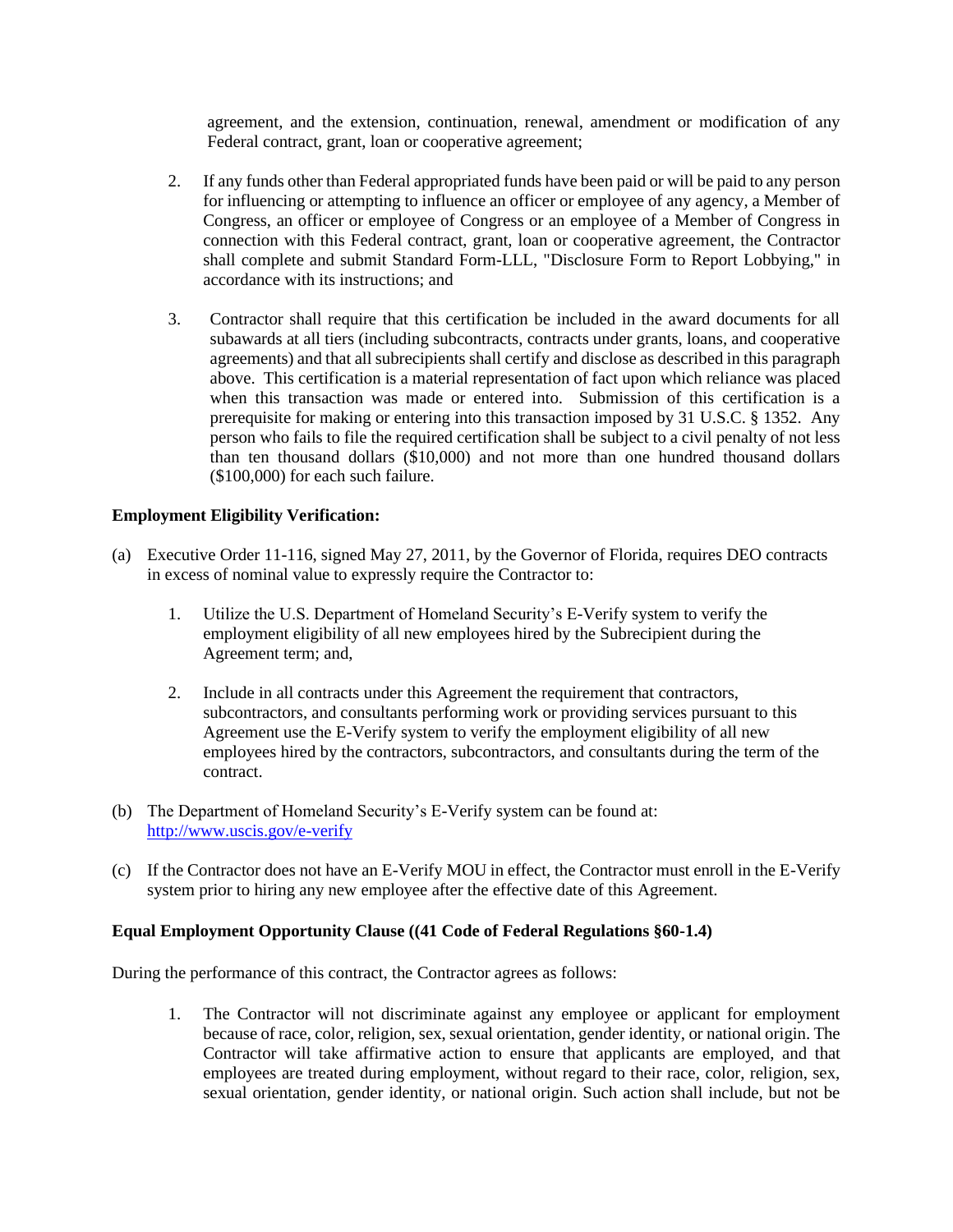limited to the following: Employment, upgrading, demotion, or transfer, recruitment or recruitment advertising; layoff or termination; rates of pay or other forms of compensation; and selection for training, including apprenticeship. The Contractor agrees to post in conspicuous places, available to employees and applicants for employment, notices to be provided by the contracting officer setting forth the provisions of this nondiscrimination clause.

- 2. The Contractor will, in all solicitations or advertisements for employees placed by or on behalf of the Contractor, state that all qualified applicants will receive consideration for employment without regard to race, color, religion, sex, sexual orientation, gender identity, or national origin.
- 3. The Contractor will not discharge or in any other manner discriminate against any employee or applicant for employment because such employee or applicant has inquired about, discussed, or disclosed the compensation of the employee or applicant or another employee or applicant. This provision shall not apply to instances in which an employee who has access to the compensation information of other employees or applicants as a part of such employee's essential job functions discloses the compensation of such other employees or applicants to individuals who do not otherwise have access to such information, unless such disclosure is in response to a formal complaint or charge, in furtherance of an investigation, proceeding, hearing, or action, including an investigation conducted by the employer, or is consistent with the Contractor's legal duty to furnish information.
- 4. The Contractor will send to each labor union or representative of workers with which it has a collective bargaining agreement or other contract or understanding, a notice to be provided by the agency contracting officer, advising the labor union or workers' representative of the contractor's commitments under section 202 of Executive Order 11246 of September 24, 1965, and shall post copies of the notice in conspicuous places available to employees and applicants for employment.
- 5. The Contractor will comply with all provisions of Executive Order 11246 of September 24, 1965, and of the rules, regulations, and relevant orders of the Secretary of Labor.
- 6. The Contractor will furnish all information and reports required by Executive Order 11246 of September 24, 1965, and by the rules, regulations, and orders of the Secretary of Labor, or pursuant thereto, and will permit access to his books, records, and accounts by the contracting agency and the Secretary of Labor for purposes of investigation to ascertain compliance with such rules, regulations, and orders.
- 7. In the event of the Contractor's non-compliance with the nondiscrimination clauses of this contract or with any of such rules, regulations, or orders, this contract may be canceled, terminated or suspended in whole or in part and the Contractor may be declared ineligible for further Government contracts in accordance with procedures authorized in Executive Order 11246 of September 24, 1965, and such other sanctions may be imposed and remedies invoked as provided in Executive Order 11246 of September 24, 1965, or by rule, regulation, or order of the Secretary of Labor, or as otherwise provided by law.
- 8. The Contractor will include the provisions of paragraphs (1) through (8) in every subcontract or purchase order unless exempted by rules, regulations, or orders of the Secretary of Labor issued pursuant to section 204 of Executive Order 11246 of September 24, 1965, so that such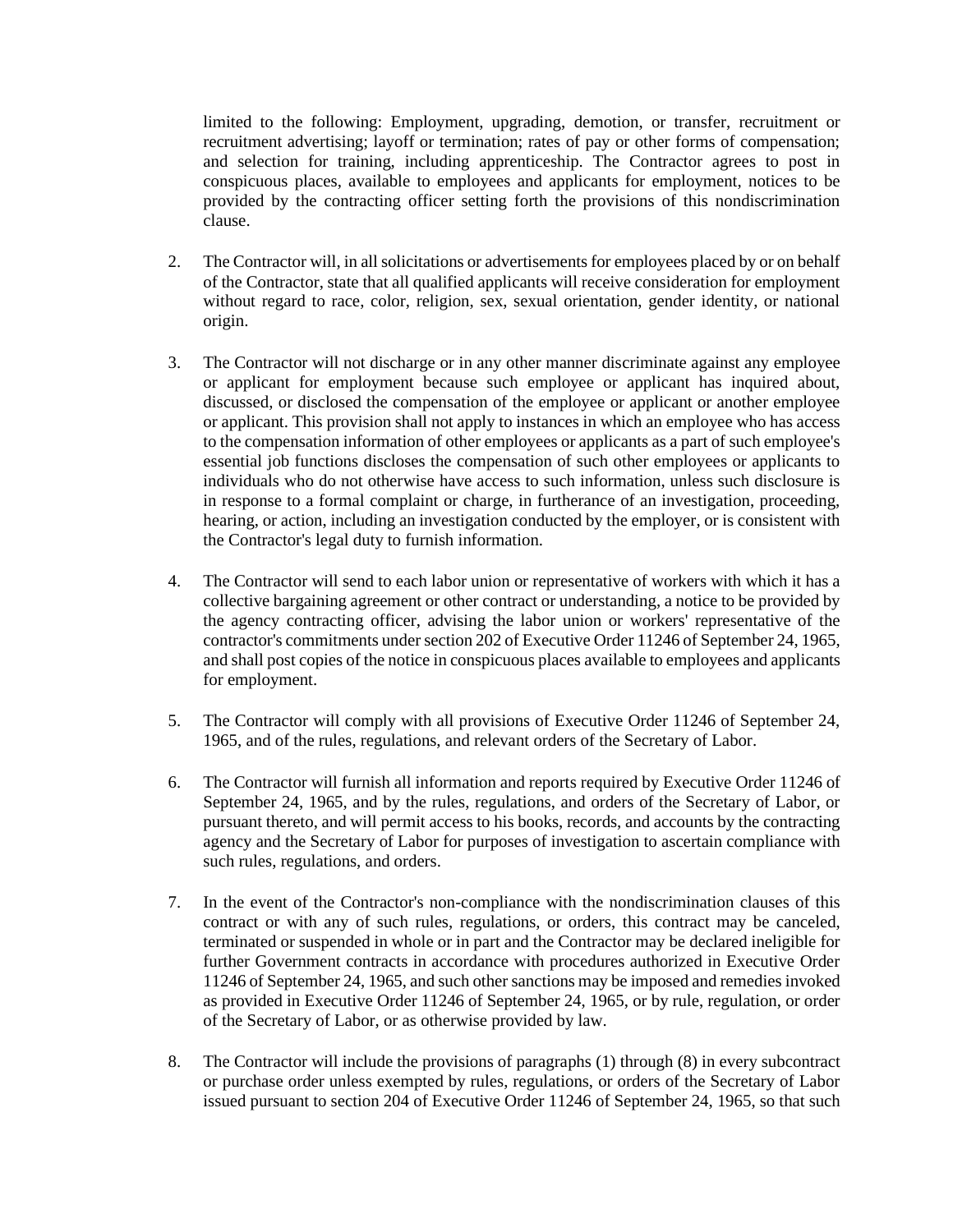provisions will be binding upon each subcontractor or contractor. The Contractor will take such action with respect to any subcontract or purchase order as may be directed by the Secretary of Labor as a means of enforcing such provisions including sanctions for noncompliance: *Provided,* however, that in the event the Contractor becomes involved in, or is threatened with, litigation with a subcontractor or contractor as a result of such direction, the Contractor may request the United States to enter into such litigation to protect the interests of the United States.

- (A) Contracts for more than the simplified acquisition threshold currently set at \$150,000, which is the inflation adjusted amount determined by the Civilian Agency Acquisition Council and the Defense Acquisition Regulations Council (Councils) as authorized by 41 U.S.C. 1908, must address administrative, contractual, or legal remedies in instances where contractors violate or breach contract terms, and provide for such sanctions and penalties as appropriate.
- (B) All contracts in excess of \$10,000 must address termination for cause and for convenience by the non-Federal entity including the manner by which it will be affected and the basis for settlement.

### **Procurement of recovered materials (2 Code of Federal Regulations §200.322)**

The Contractor must comply with section 6002 of the Solid Waste Disposal Act, as amended by the Resource Conservation and Recovery Act. The requirements of Section 6002 include procuring only items designated in guidelines of the Environmental Protection Agency (EPA) at 40 CFR part 247 that contain the highest percentage of recovered materials practicable, consistent with maintaining a satisfactory level of competition, where the purchase price of the item exceeds \$10,000 or the value of the quantity acquired during the preceding fiscal year exceeded \$10,000; procuring solid waste management services in a manner that maximizes energy and resource recovery; and establishing an affirmative procurement program for procurement of recovered materials identified in the EPA guidelines.

#### **Contract Work Hours and Safety Standards Act (40 U.S.C. 3701-3708**)

In compliance with 40 U.S.C. 3702 and 3704, as supplemented by Department of Labor regulations (29 CFR Part 5) and under 40 U.S.C. 3702 of the Act, each contractor must compute the wages of every mechanic and laborer on the basis of a standard work week of 40 hours. Work in excess of the standard work week is permissible provided that the worker is compensated at a rate of not less than one and a half times the basic rate of pay for all hours worked in excess of 40 hours in the work week. The requirements of 40 U.S.C. 3704 are applicable to construction work and no laborer or mechanic must be required to work in surroundings or under working conditions which are unsanitary, hazardous or dangerous. These requirements do not apply to the purchases of supplies or materials or articles ordinarily available on the open market, or contracts for transportation or transmission of intelligence.

### **Clean Air Act (42 U.S.C. 7401-7671q.) and the Federal Water Pollution Control Act (33 U.S.C. 1251-1387)**

For contracts and subgrants of amounts in excess of \$150,000 the non-Federal contractor shall agree to comply with all applicable standards, orders or regulations issued pursuant to the Clean Air Act (42 U.S.C. 7401-7671q) and the Federal Water Pollution Control Act as amended (33 U.S.C. 1251-1387). Violations will be reported to the Federal awarding agency and the Regional Office of the Environmental Protection Agency (EPA).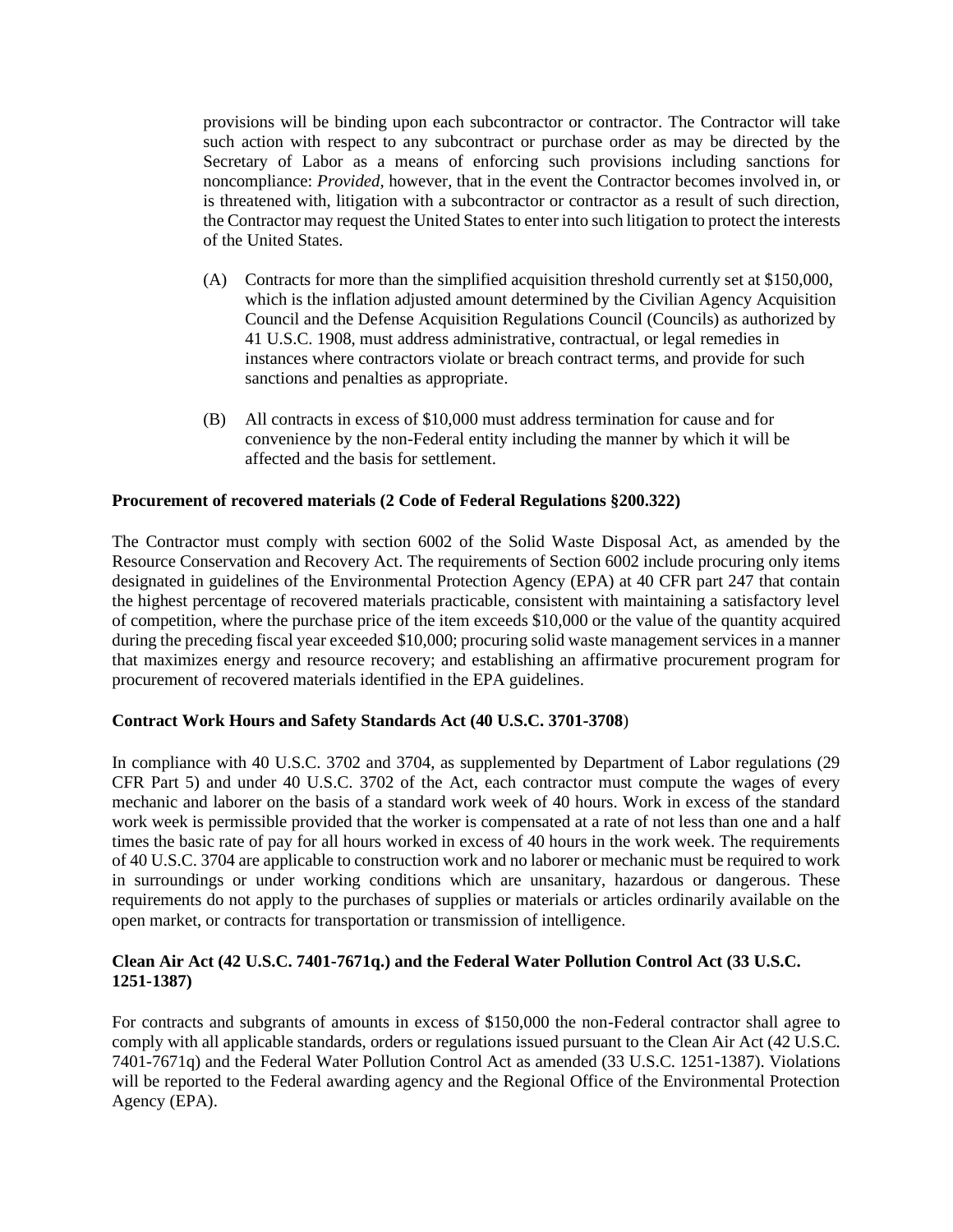#### Section 3 Clause

- (A) The work to be performed under this contract is subject to the requirements of Section 3 of the Housing and Urban Development Act of 1968, as amended, 12 U.S.C. § 1701u (Section 3). The purpose of Section 3 is to ensure that employment and other economic opportunities generated by HUD assistance or HUD assisted projects covered by Section 3, shall, to the greatest extent feasible, be directed to low- and very low-income persons, particularly persons who are Subrecipients of HUD assistance for housing.
- (B) The Parties to this contract agree to comply with HUD's regulations in 24 C.F.R. part 135, which implement Section 3. As evidenced by their execution of this contract, the parties to this contract certify that they are under no contractual or other impediment that would prevent them from complying with the part 135 regulations.
- (C) The Contractor agrees to send to each labor organization or representative of workers with which the contractor has a collective bargaining agreement or other understanding, if any, a notice advising the labor organization or workers' representative of the contractor's commitments under this Section 3 clause and will post copies of the notice in conspicuous places at the work site where both employees and applicants for training and employment positions can see the notice. The notice shall describe the Section 3 preference, shall set forth minimum number and job titles subject to hire, availability of apprenticeship and training positions, the qualifications for each; and the name and location of the person(s) taking applications for each of the positions; and the anticipated date the work shall begin.
- (D) The Contractor agrees to include this Section 3 clause in every subcontract subject to compliance with regulations in 24 C.F.R. part 135, and agrees to take appropriate action, as provided in an applicable provision of the subcontract or in this Section 3 clause, upon a finding that the subcontractor is in violation of the regulations in 24 C.F.R. part 135. The Contractor will not subcontract with any subcontractor where the Contractor has notice or knowledge that the subcontractor has been found in violation of the regulations in 24 C.F.R. part 135.
- (E) The Contractor will certify that any vacant employment positions, including training positions, that are filled (1) after the Contractor is selected but before the contract is executed, and (2) with persons other than those to whom the regulations of 24 C.F.R. part 135 require employment opportunities to be directed, were not filled to circumvent the Contractor's obligations under 24 C.F.R. part 135.
- (F) Noncompliance with HUD's regulations in 24 C.F.R. part 135 may result in sanctions, termination of this contract for default and debarment or suspension from future HUD assisted contracts.
- (G) With respect to work performed in connection with Section 3 covered Indian housing assistance, Section 7(b) of the Indian Self-Determination and Education Assistance Act (25 U.S.C. § 450e) also applies to the work to be performed under this contract. Section 7(b) requires that to the greatest extent feasible (i) preference and opportunities for training and employment shall be given to Indians, and (ii) preference in the award of contracts and subcontracts shall be given to Indian organizations and Indian-owned Economic Enterprises. Parties to this contract that are subject to the provisions of Section 3 and Section 7(b) agree to comply with Section 3 to the maximum extent feasible, but not in derogation of compliance with Section 7(b).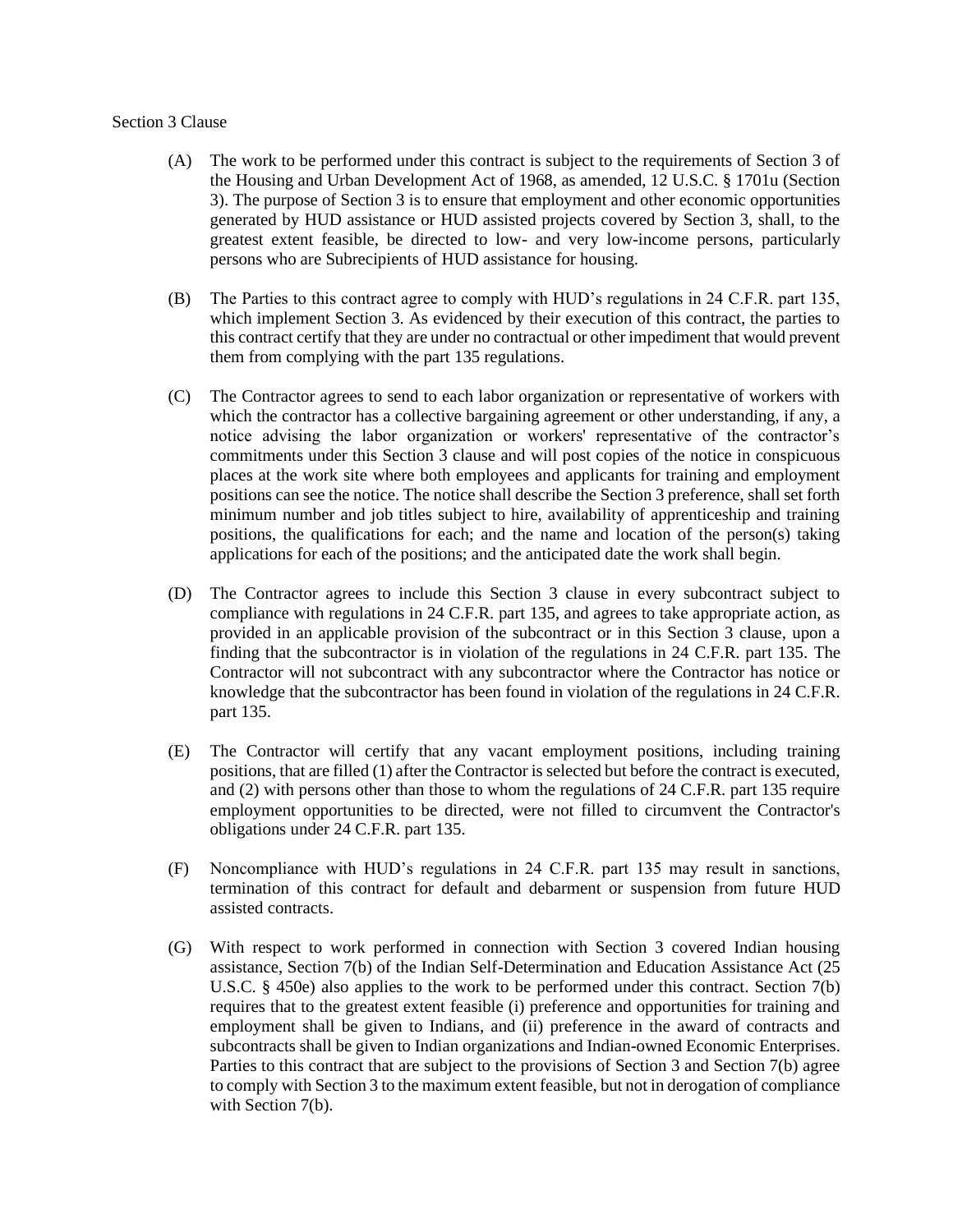#### **Davis-Bacon Act, as amended (40 U.S.C. 3141-3148).**

The Contractor agrees to comply with the requirements of the Secretary of Labor in accordance with the Davis-Bacon Act, as amended; the provisions of contract work hours; the Safety Standards Act; the Copeland "Anti-Kickback" Act (40 U.S.C. 276, 327-333); and all other applicable federal, state, and local laws and regulations pertaining to labor standards insofar as such acts apply to the performance of this Agreement. The Contractor shall maintain documentation that demonstrates compliance with hour and wage requirements of this part. Such documentation shall be made available to the County for review upon request.